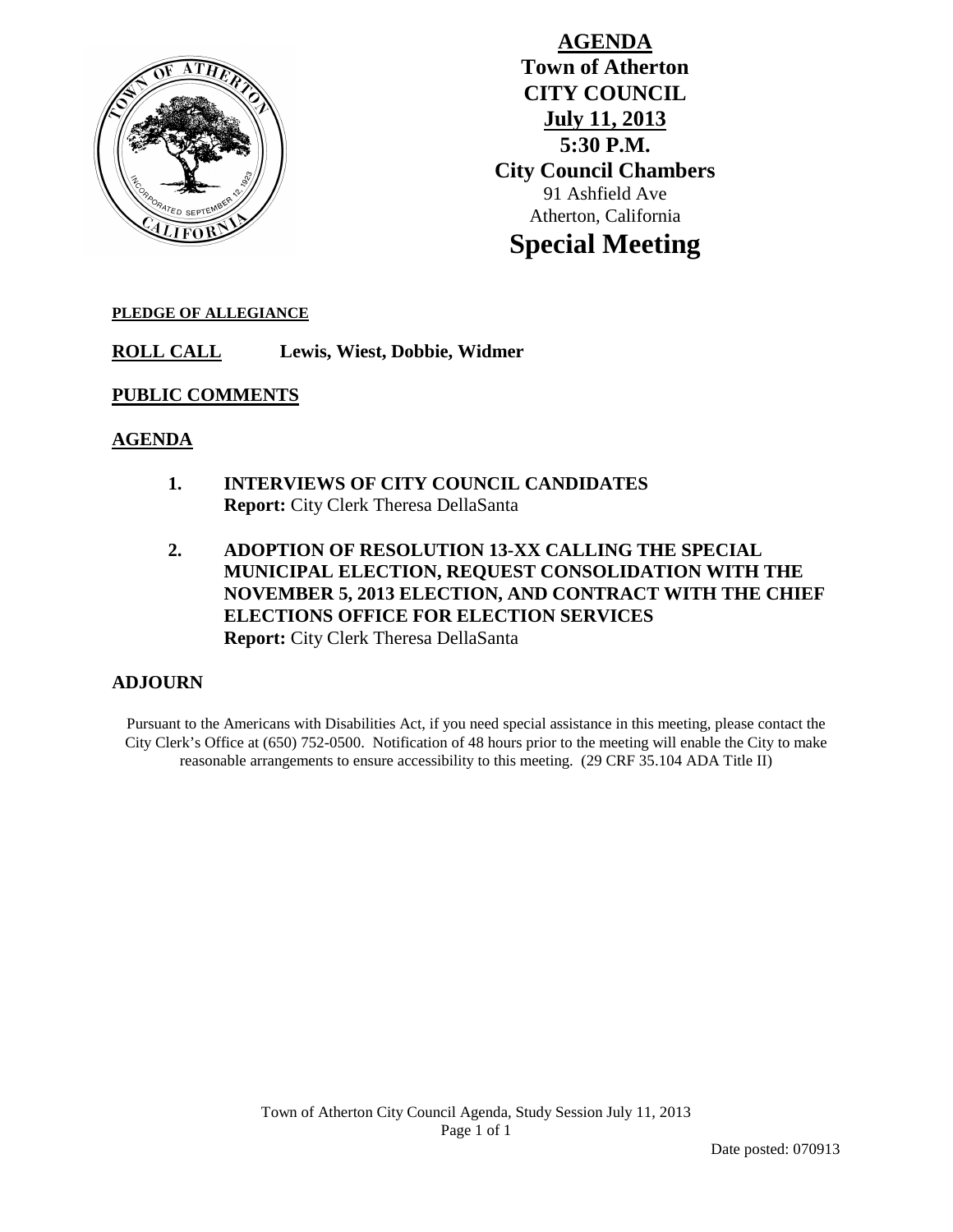**Item No. 1**



**Town of Atherton**

## **CITY COUNCIL STAFF REPORT – REGULAR AGENDA**

**TO: HONORABLE MAYOR AND CITY COUNCIL GEROGE RODERICKS, CITY MANAGER**

**FROM: THERESA N. DELLASANTA, CITY CLERK**

**DATE: JULY 11, 2013**

**SUBJECT: INTERVIEWS OF CITY COUNCIL CANDIDATES**

## **BACKGROUND**

Former Council Member Jerry Carlson resigned effective Monday, July 1, 2013. Carlson's current term expires December 17, 2014. It is, therefore, necessary to take action to fill the vacancy.

City Council, at its June 19 meeting agreed to solicit for candidates and conduct interviews by the Council. The recruitment was opened up on Thursday, June 20 through Monday, July 8. Seven applications were received.

The applicants are:

Jo-Ann Byrne Sockolov Greg Conlon Rick DeGolia Michael Lempres John Ruggeiro Diane Sandhu Michael Stogner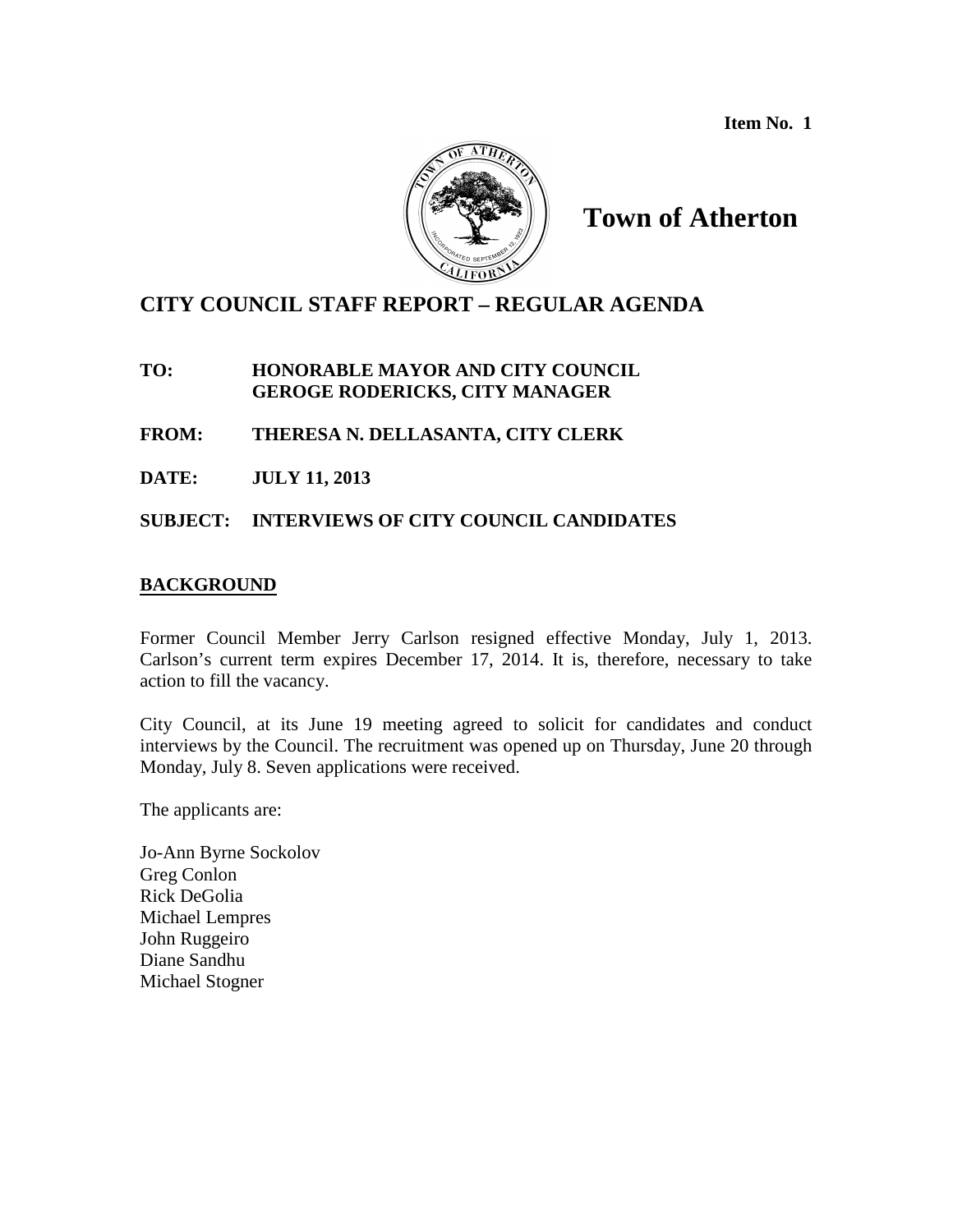## **Interview Process**

Staff has prepared the attached "Candidate Advance" to help the candidates organize their thoughts for serving on the City Council. The list is not intended to serve as "interview questions" merely a tool that allows the candidates to organize their thoughts for the meeting around a few topics.

The list was sent to all of the candidates and involves issues of the Brown Act, roles and responsibilities, priorities for the Town, regional involvement, what we do well, where we can improve, and teamwork.

Should the Council desire specific feedback from the candidate on any particular issue, members are certainly free to ask during the meeting.

To begin the process, the Mayor will publicly state the names of applicants received for consideration and then ask the Council if they have any technical or clarifying questions. Following any questions, the Mayor may invite public input.

Following any public input, the Mayor will randomly select applicants for interview. Each applicant will be called to the podium for Council inquiries.

Following interview opportunity for all candidates, the Mayor may again invite public input.

Upon the close of public input, the Council will deliberate.

Votes will then be taken by ballot.

## **Voting Procedures**

Voting procedures will be conducted as follows:

Official ballots will be provided to Council at the meeting. (Attached is a sample ballot).

Each Council Member will be asked to choose one (1) applicant by marking a *check* next to the applicant's name.

If a candidate secures at least 3 or 4 votes they have secured enough votes and are deemed selected for appointment to fill the vacancy on City Council.

Successive rounds of voting will be conducted until an appointment is either made or a stalemate is reached. Candidates with 0 votes will be eliminated from successive rounds.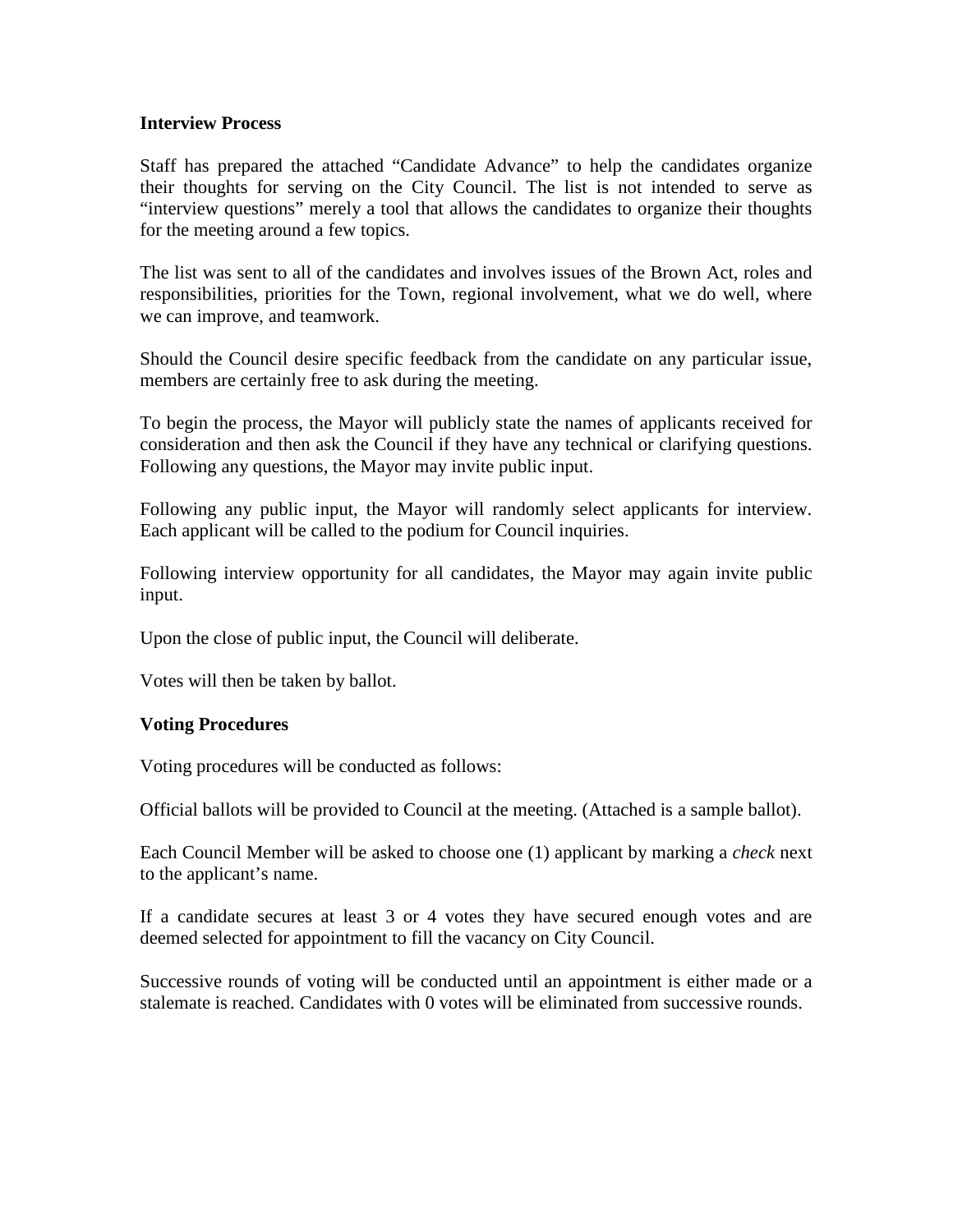# **City Council Candidate Advance**

The following are just a few questions to start your thought process in advance of Thursday's City Council Meeting. During the meeting and the subsequent discussion, the Council *may* ask you questions regarding your potential appointment to the Council. These questions may help you organize your thoughts around the topics.

- 1. What do you feel are key concerns or priorities for the Town?
- 2. Recently, the Council went through a facilitated workshop to assist with developing focus and priorities as well as team-building. Part of that workshop entailed the defining of roles and responsibilities as well as expectations. What are your expectations of the role of a Council Member?
- 3. In identification of priorities, what do you feel is the Council's role?
- 4. How would you get more residents engaged in Town government?
- 5. What has been your familiarity or experience with the Brown Act?
- 6. What is your expectation of the role and relationship between Council and staff?
- 7. What are your thoughts on the Town's involvement at the State or Regional level?
- 8. One of the other key components of the workshop was to eliminate the perception of an issue-divided Council. Council Members can have differing opinions and engage in spirited debate on issues of importance to the community, but once the Council has made a decision, it is incumbent on all members of the Council to fully support that decision and direction. What are your thoughts in this regard?
- 9. What do you feel Atherton does well? Where do you feel Atherton can improve?
- 10.As a member of the Council, what would you bring to the table?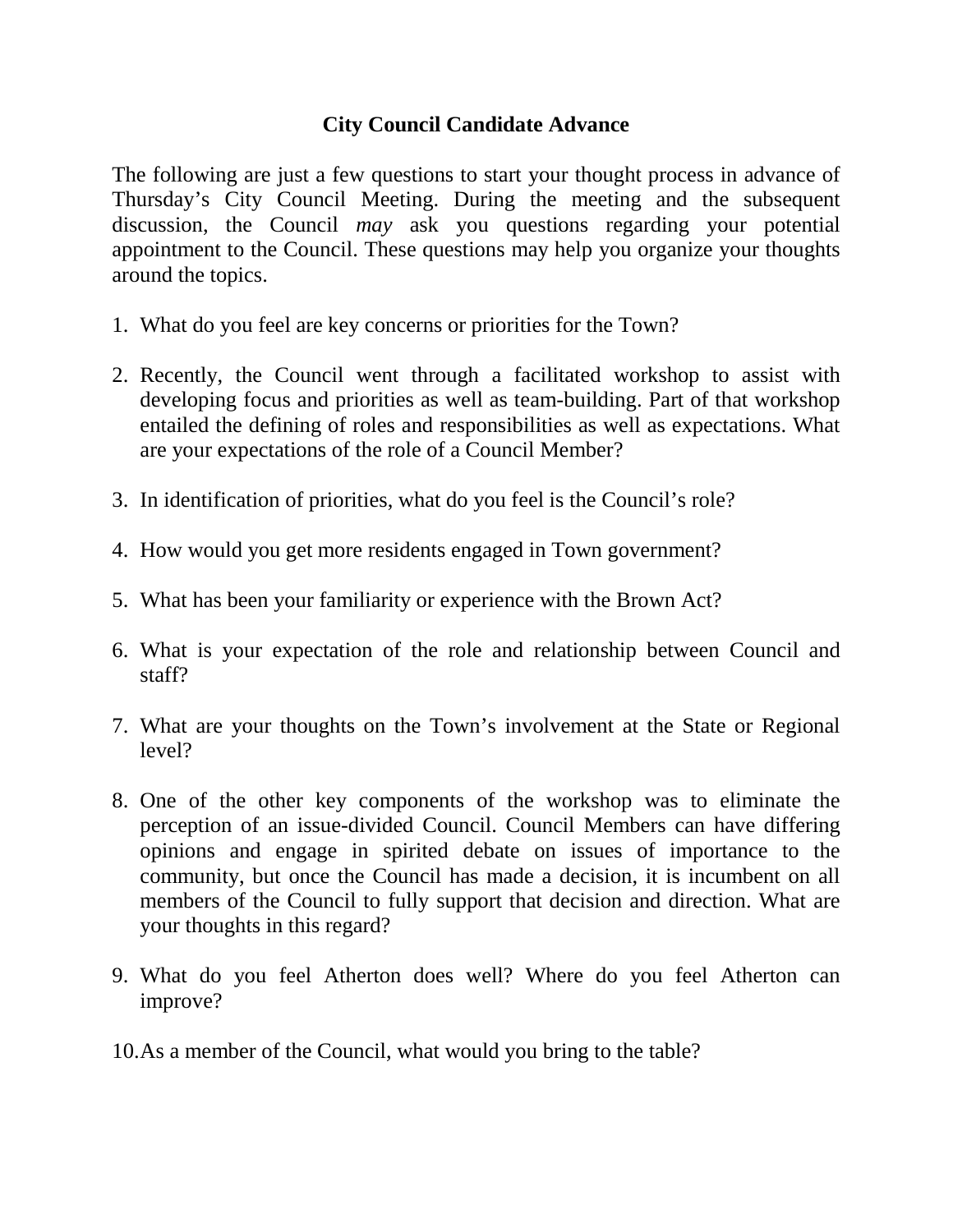**Item No. 2**



# **Town of Atherton**

## **CITY COUNCIL STAFF REPORT – REGULAR AGENDA**

## **TO: HONORABLE MAYOR AND CITY COUNCIL GEROGE RODERICKS, CITY MANAGER**

- **FROM: THERESA N. DELLASANTA, CITY CLERK**
- **DATE: JULY 11, 2013**

## **SUBJECT: ADOPTION OF RESOLUTION 13-XX CALLING THE SPECIAL MUNICIPAL ELECTION, REQUEST CONSOLIDATION WITH THE NOVEMBER 5, 2013 ELECTION, AND CONTRACT WITH THE CHIEF ELECTIONS OFFICE FOR ELECTION SERVICES**

## **RECOMMENDATION**

- 1) Adopt resolution 13-xx calling for a Special Municipal Election, for the purpose of electing one (1) member of the Atherton City Council, to be held on November 5, 2013;
- 2) Request the San Mateo County Board of Supervisors to consolidate the election with any other elections to be held on November 5, 2013;
- 3) Contract with the Chief Elections Official for the purpose of providing election services; and
- 4) Authorize the City Manager to sign the service agreement with the County Elections Officer.

## **INTRODUCTION**

Former Council Member Jerry Carlson resigned effective Monday, July 1, 2013. Carlson's current term expires December 17, 2014. It is, therefore, necessary to take action to fill the vacancy.

This item has been added to the agenda in the event that the City Council does not reach a consensus to appoint a candidate to fill the rest of Mr. Carlson's term.

Per the California Government Code, following the effective date of the resignation the Council has 60 days to either fill the vacancy by appointment or fill the vacancy by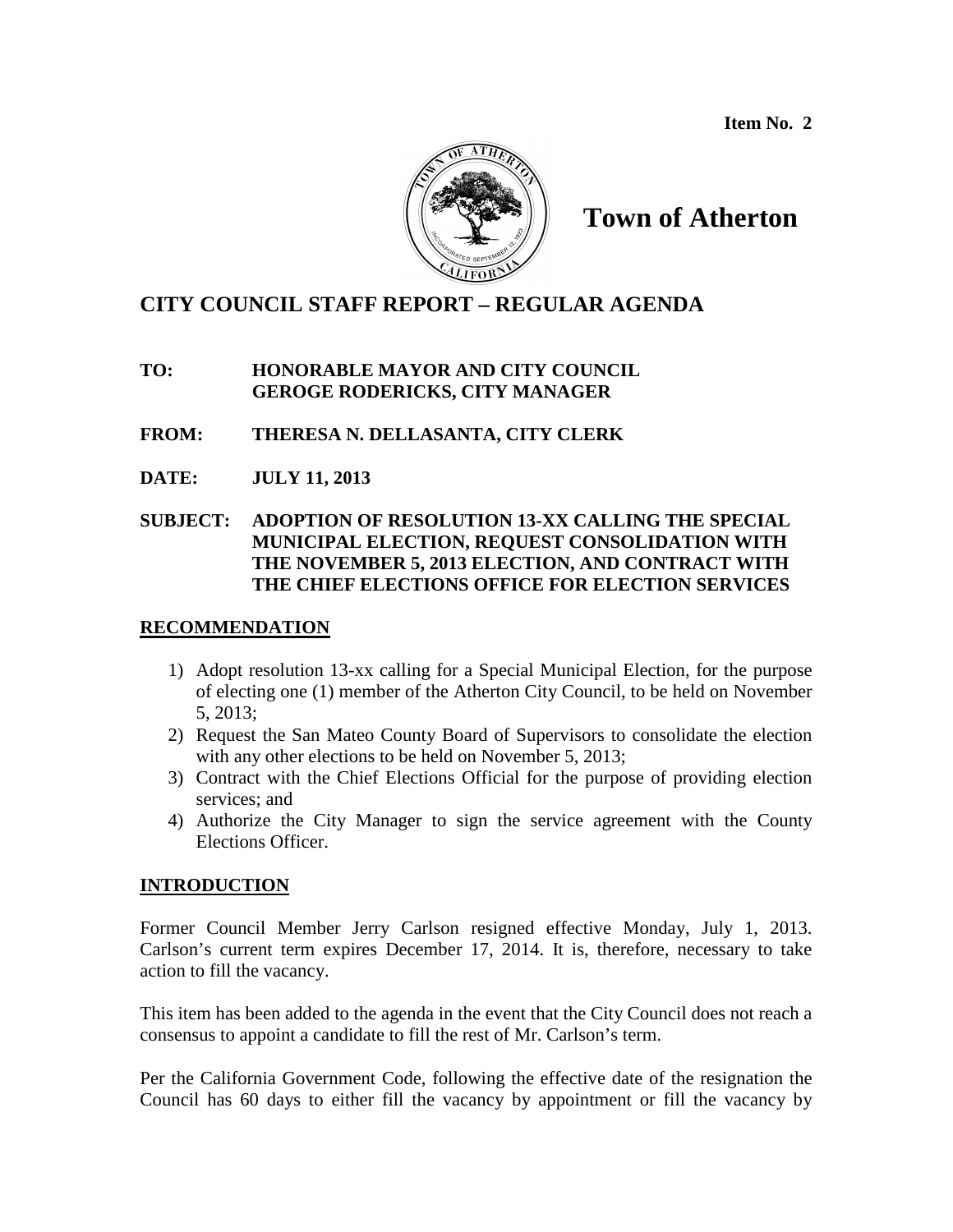calling a special election for the next regularly scheduled election date not less than 114 days from the call of the special election. The  $114<sup>th</sup>$  day falls on the day the nomination period opens.

The nomination period opens Monday, July 15, 2013, and closes at 5:00 p.m., on Friday, August 9, 2013.

## **ANALYSIS**

The attached resolution calls for the election, requests the services of the County Clerk/Registrar of Voters to conduct the election, and requests consolidation of the Special Municipal Election with the Election to be held on November 5, 2013. The County Clerk will verify signatures on all nomination papers submitted, monitor polling places, canvass the returns, and report results of said election.

The Government Code requires that the City Council either appoint or call for the election within the 60-day window. If the City Council does not call for the Special Municipal Election in November 2013 at this meeting, by August 30 (expiration of the 60-day window) the Council may opt to call for election in June 2014 or appoint. If the Council does neither by August 30, a Special Municipal Election would automatically fall to the June 2014 date.

If the Special Municipal Election is called for November 2013, the Council may choose at any point prior to the November election to cancel the election and appoint.

## **FISCAL IMPACT**

The FY 2013/14 Budget includes \$15,000 for election expenses.

## **ATTACHMENT(S)**

Resolution 13-xx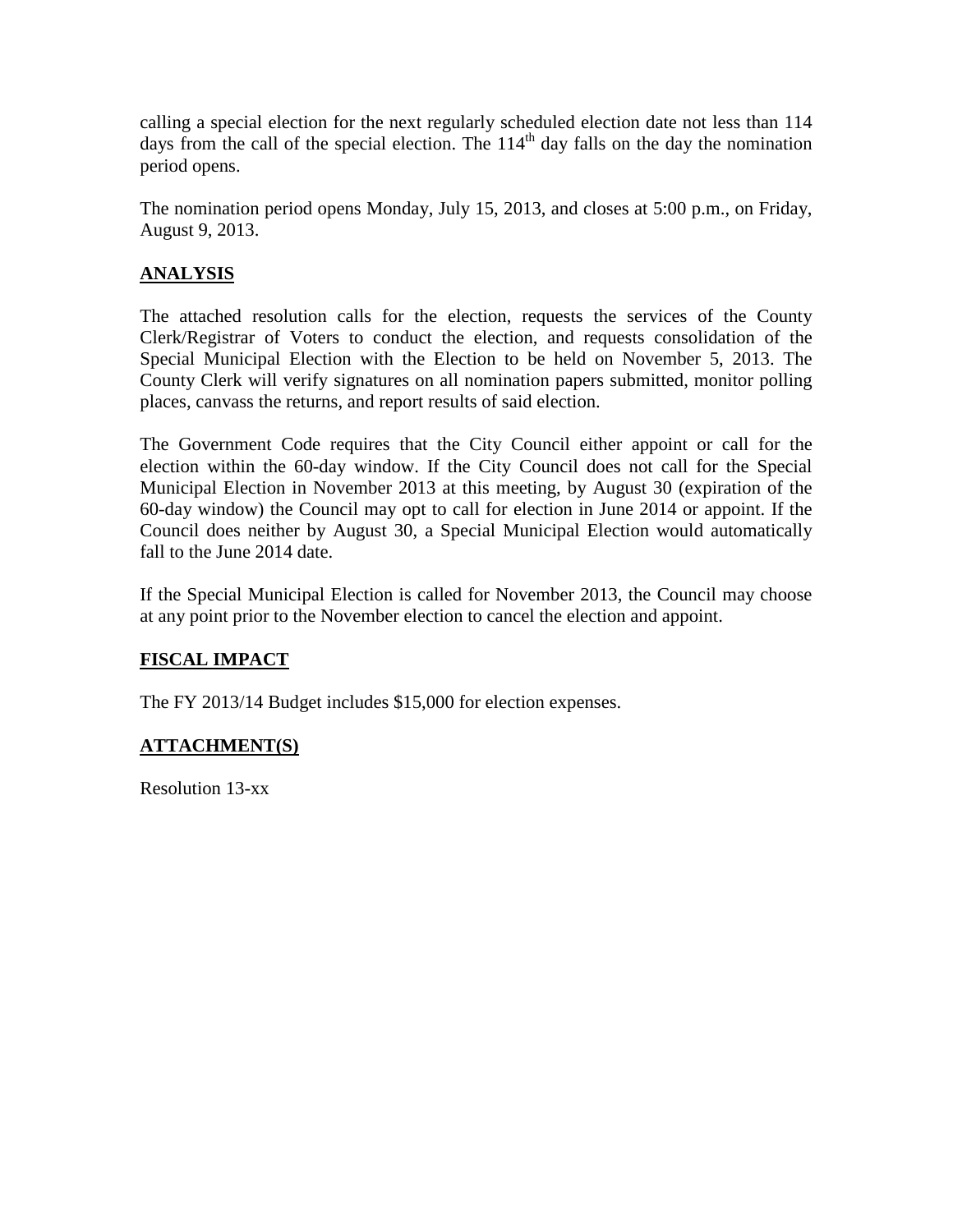## **RESOLUTION NO. 13-xx**

## **A RESOLUTION OF THE TOWN OF ATHERTON CALLING FOR THE HOLDING OF A SPECIAL MUNICIPAL ELECTION TO BE HELD ON TUESDAY, NOVEMBER 5, 2013, TO FILL A VACANCY**

The City Council of the Town of Atherton hereby resolves as follows:

**WHEREAS,** a vacancy in the office of Atherton City Council Member was created by the resignation of Jerry Carlson on July 1, 2013; and

**WHEREAS,** the term of office in which the vacancy occurs ends December 17, 2014; and

**WHEREAS,** the City Council of the Town of Atherton has a need to conduct a Special Municipal Election on November 5, 2013, for the purpose of electing one (1) member of the Atherton City Council to fill the vacancy which will expire in December, 2014; and that the polls for said election will be open from 7:00 a.m. to 8:00 p.m.

**WHEREAS,** due to the economics involved, the public interest would best be served by consolidating such the Special Municipal Election with any other elections to be held on November 5, 2013, and by contracting with the County of San Mateo for election services.

**NOW, THEREFORE, IT IS HEREBY RESOLVED,** that the town of Atherton does hereby request the Board of Supervisors of the County of San Mateo to consolidate said Special Municipal Election with any other election to be held on November 5, 2013; and

**BE IT FURTHER RESOLVED** that the City Manager be and is hereby authorized and directed to enter into a contract with the Chief Elections Official of the County of San Mateo for the purpose of providing election services in connection with said Special Municipal Election; and

**BE IT FURTHER RESOLVED** that the candidates for election may file nomination papers between 8:30 a.m. on July 15, 2013 through 5:00 p.m. on August 9, 2013.

\* \* \* \* \* \* \* \* \* \* \* \*

*I hereby certify that the foregoing Resolution was duly and regularly passed and adopted by the City Council of the Town of Atherton at a regular meeting thereof held on this 11th day of July, 2013, by the following vote:*

| $AYES^+$        | COUNCILMEMBERS: |
|-----------------|-----------------|
| NOES:           | COULCILMEMBERS: |
| $ABSENT \cdot$  | COUNCILMEMBERS: |
| <i>ABSTAIN:</i> | COUNCILMEMBERS: |

Resolution No. 13-xx Adopted July 11, 2013 Page 1 of 2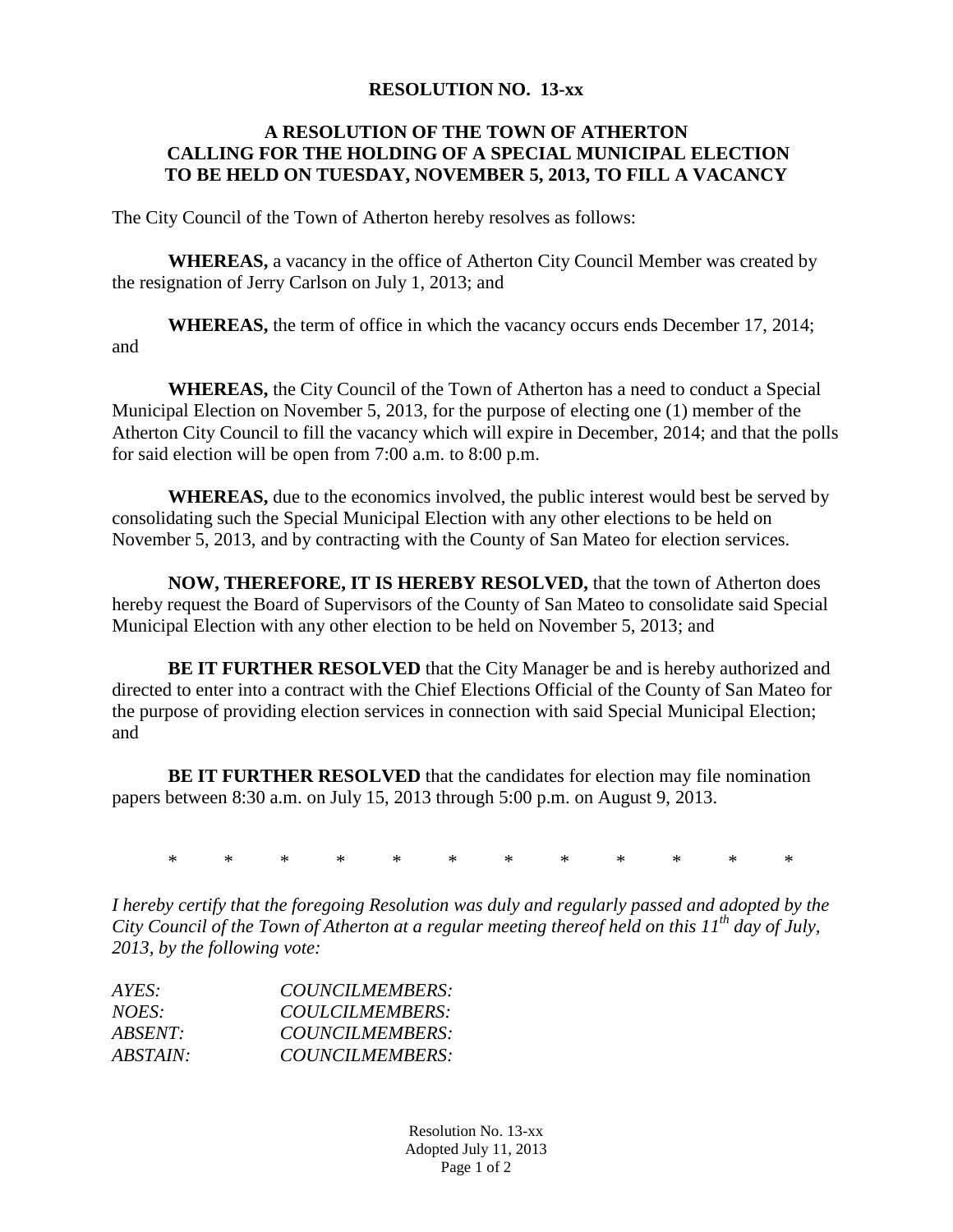Elizabeth Lewis, Mayor

ATTEST:

Theresa N. DellaSanta City Clerk

APPROVED AS TO FORM:

William B. Conners, City Attorney

> Resolution No. 13-xx Adopted July 11, 2013 Page 2 of 2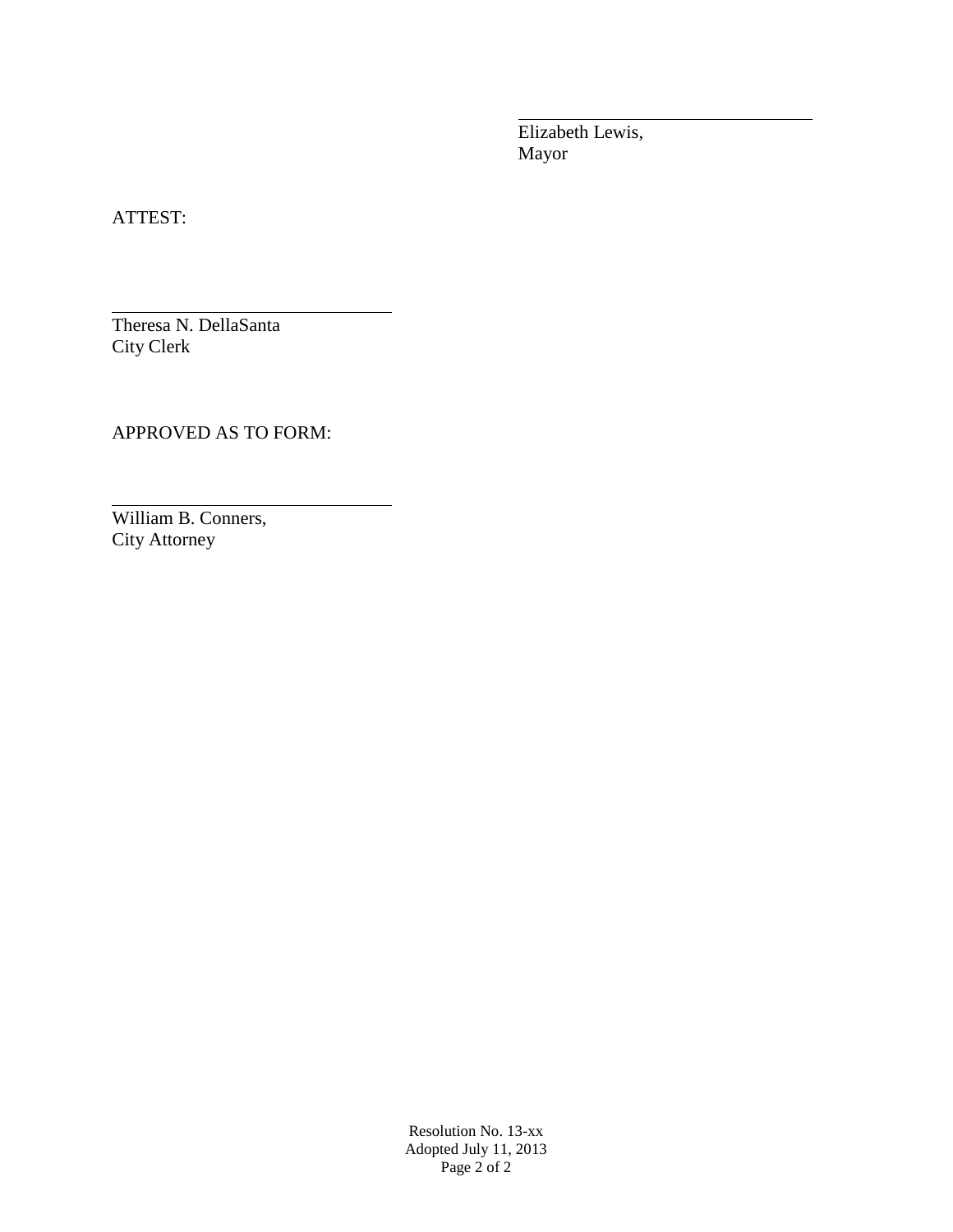# CITY COUNCIL SPECIAL MEETING JULY 11, 2013 **OFFICIAL BALLOT APPOINTMENT TO CITY COUNCIL:**

## VOTE FOR ONE

| Applicant             | Please $\checkmark$ |
|-----------------------|---------------------|
| Jo-Ann Byrne Sockolov |                     |
| Greg Conlon           |                     |
| <b>Rick DeGolia</b>   |                     |
| Michael Lempres       |                     |
| John Ruggeiro         |                     |
| Diane Sandhu          |                     |
| Michael Stogner       |                     |

| Council Member Signature: |  | Round: |
|---------------------------|--|--------|
|---------------------------|--|--------|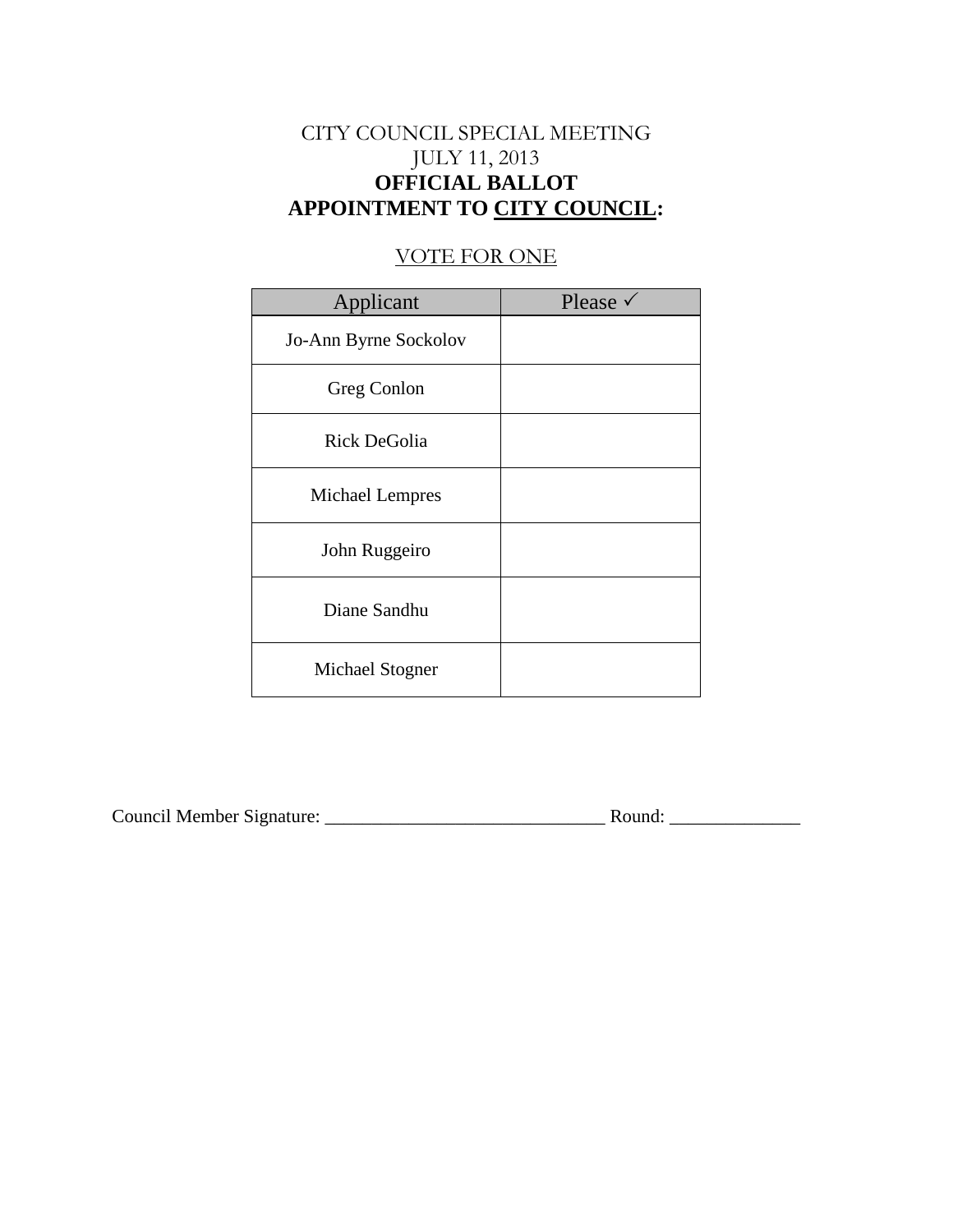**City Council Application** Jo-Ann Byrne Sockolov July 8, 2013

Education: M.A. and B.A., Speech Communication Studies, B.S., Business, San Francisco **State University** 

1.

I come from a family with a multi-generational history of civil service in town council. public transportation, public safety, and the military. I have a long history of regionwide community service, as well as 20 years of business experience.

Last year, with the support of my family and numerous business and community leaders and elected officials, I decided to channel my personal community, and professional experience into a bid for public office. I ran a highly effective county-wide campaign for the District 5 seat, encompassing Atherton, Menlo Park, Woodside, Portola Valley, and East Palo Alto, on the San Mateo County Board of Education, building important networks of support across the region. With this solid support base behind me, I remain committed to serving my community and believe my skills and background are ideally suited to the role and responsibilities of a City Council member. Additionally, I believe that as a more recently established resident of Atherton, with two children under the age of 18, I would contribute an important perspective that reflects a sizeable portion of our community – nearly 34% - thus helping to establish a council more diversely representative of our community.

For the last five years, I have served as president of the board of directors, and am now Executive Director, of the Redwood City Education Foundation, a nonprofit organization that raises funds to support educational enrichment programs for over 9,200 K-8 students of the Redwood City School District, encompassing the communities of Redwood City, Atherton, Menlo Park, Woodside, San Carlos, and parts of unincorporated San Mateo County. Throughout my service with the foundation, I have been a champion for various grass roots public advocacy efforts, including working on local parcel tax measures.

Additionally, I am on the Redwood City-San Mateo County Chamber Education Committee and regularly meet with education leaders from throughout the county and representatives from the offices of a number of our county and state elected officials to address matters of interest to our schools community. I am on the Advisory Board of Family Connections, a parent-child pre-Kindergarten participation program exclusively dedicated to low-income families in San Mateo County. I am a member of the Community Advisory Committee of the San Mateo Adult School, which serves adult learners in the communities of San Bruno, Millbrae, Burlingame, Hillsborough, San Mateo, and Foster City.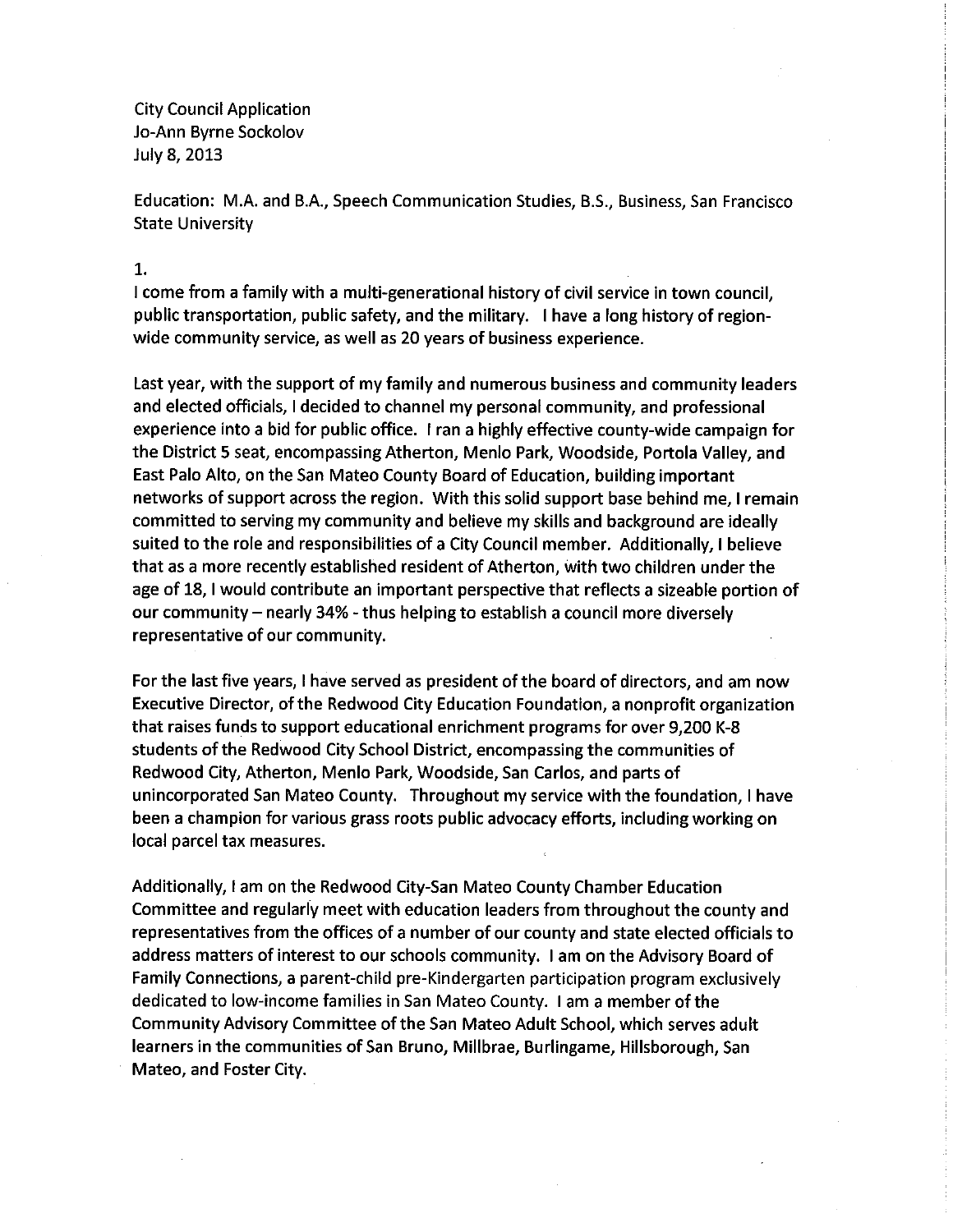I serve on the Redwood City-San Mateo County Leadership Program Committee. assisting in creating a development program for business and community members from Redwood City, San Carlos, Belmont, and Menlo Park interested in assuming civic and non-profit board leadership roles.

I am the President of the Peninsula Sunrise Rotary Club, which leads many projects supporting child literacy, youth leadership development, and international humanitarian services. I am a member of the Salvation Army East Palo Alto Community Outreach Committee, which oversees a community center that provides support services to youth and families of East Palo Alto.

I recently was appointed to the San Mateo County Board of Education Advisory Committee that will be tasked with developing policies and procedures for how the Board should evaluate the disposition of potentially surplus buildings or land.

My prior community service includes leadership roles in the Girl Scouts and being a volunteer with Project Read and Junior Achievement.

#### 2.

Our City Council, as a Council-Manager government form, sets the vision for the Town, establishes the local law and policies through enactment of ordinances and resolutions to uphold and enhance the character of our town and the quality of life we enjoy, establishes budget priorities, oversees essential services to the community such as safety and capital projects, determines how the Town shall obtain and spend funds, appoints members to advisory municipal activities, and represents the Town by serving on regional and county committees and boards whose policies may impact the Town. The City Manager oversees all administrative operations of the Town, implements the Town's policies, and advises Council.

My business experience includes management and executive roles in the commercial financial and insurance services, medical device, and non-profit industries. I have served as a key member of executive teams in start up, IPO, post-IPO, and global expansion environments.

In my current position, I have brought innovative thinking and leadership to my organization to transform it into a thriving, highly visible, more financially successful entity. Working with a predominantly volunteer base, together, we have driven continuous process improvement, expanded and increased the quality of the programs we provide, developed mutually beneficial partnerships and alliances, vastly enhanced organizational identity, and significantly increased revenue growth. The organization has thus come to play a much more integral and valued role in helping to improve lives and make our community a better place.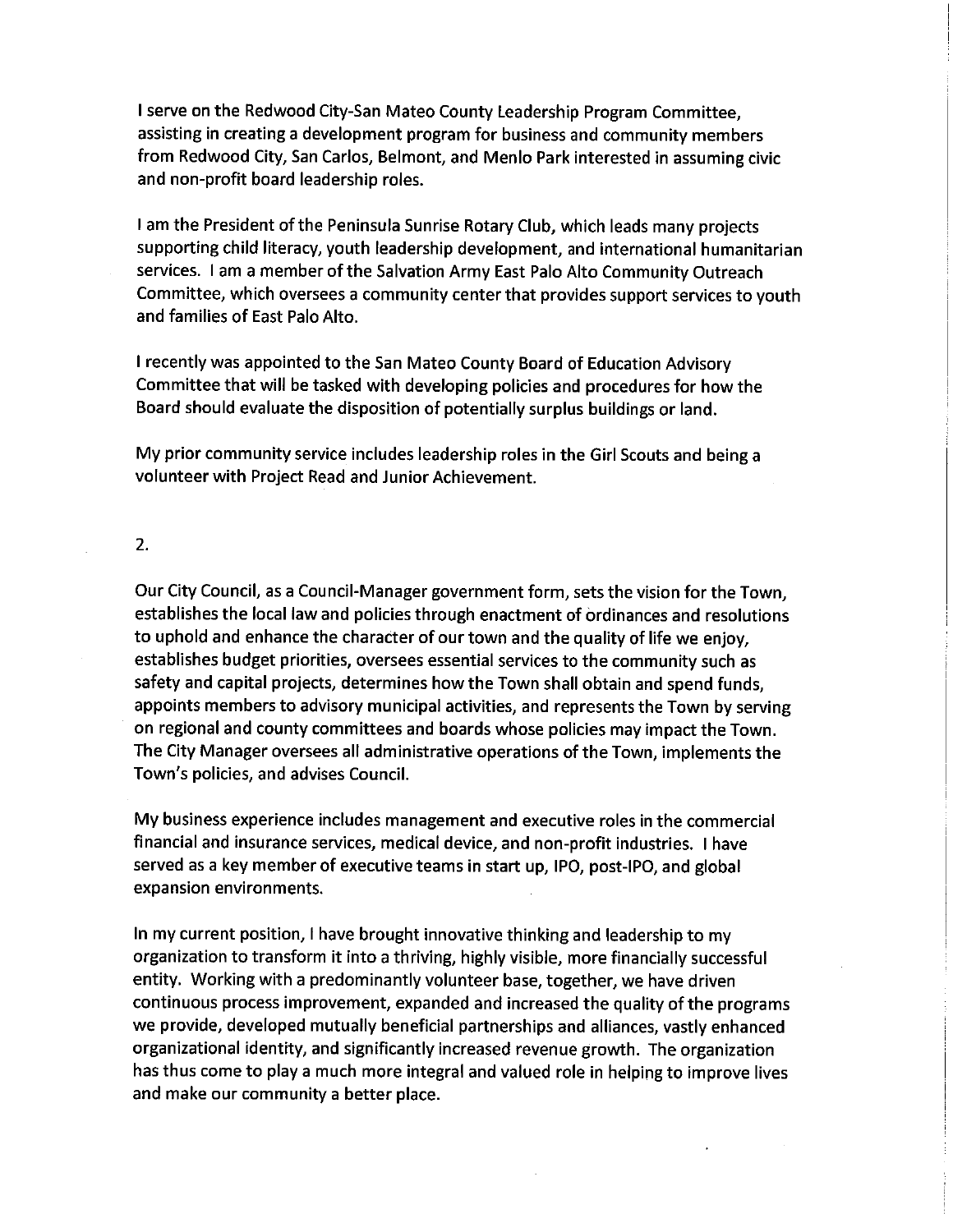My 25-year career history in business, nonprofit organizations, and as a community leader demonstrates a strong track record of working effectively in challenging and complex environments with people of diverse backgrounds to achieve and exceed organizational objectives and enhance community vitality.

My diverse experience in a variety of environments, progressive levels of leadership, broad network of business and community contacts, global perspective, and personal brand, I believe, uniquely qualify me for the role of Council Member.

## 3.

The challenges that local communities face today as they position themselves for longterm success are adaptive challenges stemming from the interaction of many interrelated trends—demographic, economic, social, political, and technological playing out at the local and regional levels, and even beyond. Effectively operating and achieving desired outcomes in an increasingly more complex environment requires contributions from many people operating from a variety of perspectives. My proven ability to effectively listen, actively solicit input, ideas, and engagement from stakeholders, ask probing questions, seek, analyze, and use fact-based data, and anticipate and mitigate against unintended consequences, will lend themselves to the sound governance and leadership incumbent upon our town council as opportunities to be a collaborative regional partner in addressing local issues continue to increase. Issues such as high speed rail, the town center and library projects, and the impact on our town from development projects planned and taking place in neighboring communities are only a few of the areas that require these critical skills.

As a Council Member, my priorities will be:

- Maintaining financial health and fiscal sustainability
- Developing, providing, and sustaining efficient core city services lato our residents  $\bullet$ through a professional and dedicated staff
- **Ensuring a safe community**
- Preserving the charm and character of our beautiful Town
- Ensuring civic diversity and inclusive leadership, fully representative of our community
- Promoting and developing strong participation and civic engagement through open, proactive communication, collaborative problem-solving and decision making processes with and among community residents, civic leaders, town staff, and through cross-agency partnerships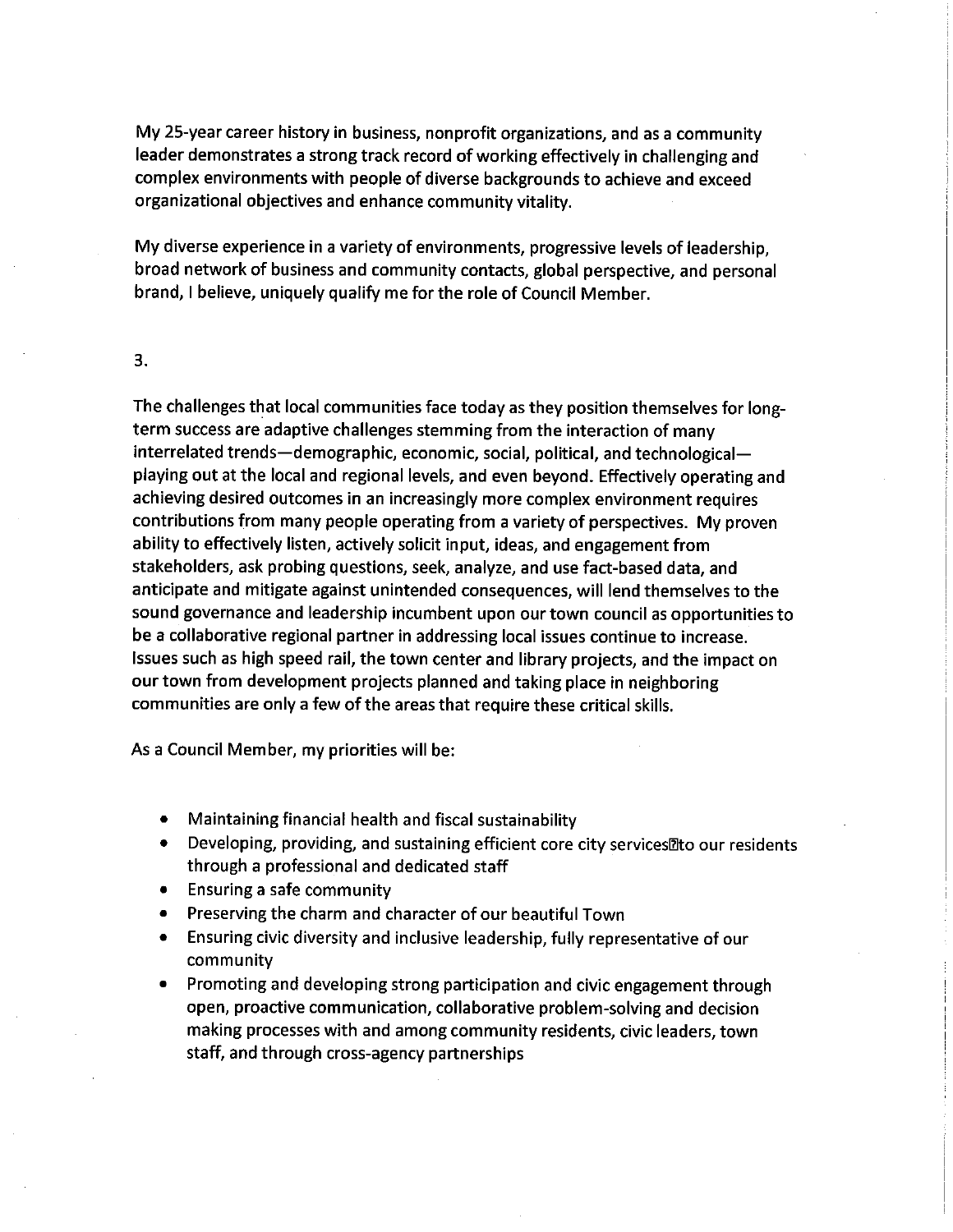## Jo-Ann Byrne Sockolov

\* Atherton, CA 94027

Delivers value by bringing together the people, organizations, and resources required for promoting and sustaining progress

High-energy, collaborative, action-oriented business and community leader with 25 years of diverse industry, functional, and technical expertise with a proven record of achieving superior results. Key member of executive teams that provided successful organizational stewardship during times of dynamic internal transitions and challenging marketplace and economic conditions. Facilitator of transformative organizational change and development initiatives. Keen ability to develop mutually beneficial strategic partnerships and alliances. Recognized innovator and provider of outstanding customer service. Excellent mentor, coach, and team builder, and highly effective public speaker. Expertise in a full compliment of Human Resources Management activities, including recruiting, compensation and benefits, HRIS, performance management, training, employee relations, safety and health, and legal compliance.

#### **PROFESSIONAL EXPERIENCE**

## **Redwood City Education Foundation, Executive Director President of the Board**

Nonprofit organization that raises funds to support educational enrichment programs for over 9,200 K-8 students of the Redwood City School District, encompassing the communities of Redwood City, North Fair Oaks, Atherton, Menlo Park, Woodside, and San Carlos. Currently leading the revision of organizational structure to meet fundraising and program growth demands. Liaison to board, volunteers, community, and partner organizations. Serve as public spokesperson for organization. Accountable for strategic planning and alliances, donor development, fundraising, finance management, communications and marketing, program and events management, volunteer management, and policy development (in joint effort with Board of Directors). **Key Accomplishments and Contributions:** 

- $\triangleright$  Tripled nonprofit's annual revenue by increasing foundation grants, individual donor contributions, and event sponsorships in 4 years.
- > Developed strategic alliance with local healthcare district to help bring \$3.5 million of innovative health and wellness programs and services to local students.
- ➤ Worked in close partnership with community action team in advocacy efforts and passage of local parcel tax measure resulting in \$7.5 million in new revenue to the Redwood City School District over 5 years.

## **Candidate, Trustee, San Mateo County Board of Education**

Ran highly effective first-time campaign for countywide elected office. Garnered key endorsements from high profile business and community leaders and elected officials. Successfully leveraged broad array of personal and professional networks to build support and visibility throughout county. Successfully utilized a variety of methods to make contact with the public across the county, including personal appearances, print, radio, television, and social media.

## Align Technology, Inc., Santa Clara, CA, Director, Global Human Resources

#### $2000 - 2003$

#### Aug. - Nov. 2012

# 2008 - 2012

Present

**SENIOR EXECUTIVE**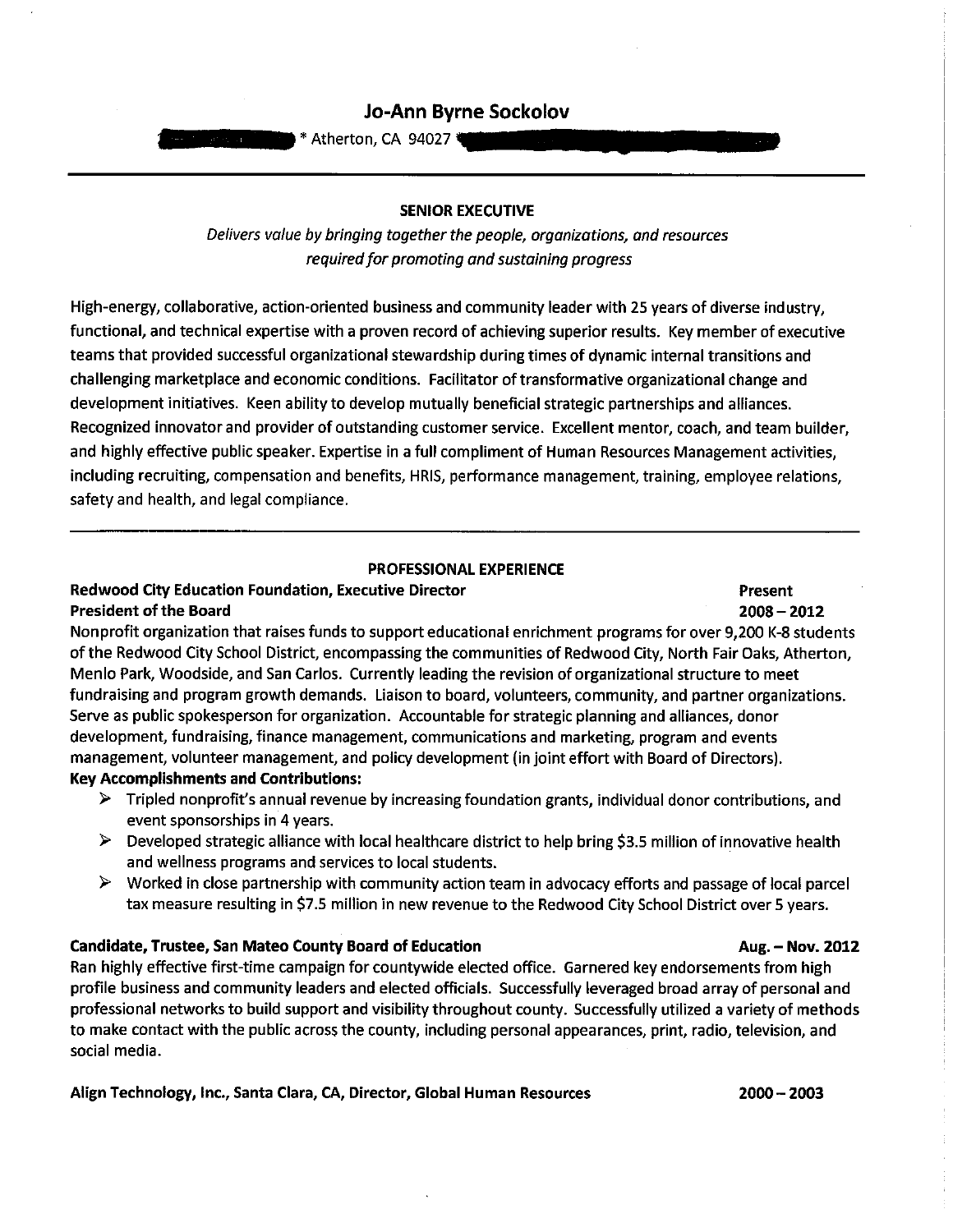Global medical device company that pioneered the invisible orthodontics device market with the introduction of Invisalign in 1999. Directly reported to co-founders and President & CEO. Joined company during start up phase to lead HR program/policy development and talent acquisition while managing daily operations of the corporate HR function. Managed HR staff. As company grew, provided leadership of global HR development.

### **Key Accomplishments and Contributions:**

Provided rapid deployment of mission critical services during company's highly successful start up, pre-and post-IPO, and global expansion phases:

- $\triangleright$  Led aggressive staffing initiative, hiring over 100 new employees per month during highest levels of growth in domestic operations.
- > Worked with manufacturing executives to overcome complex employee relations challenges in Pakistan and Costa Rica, leading to higher employee retention, improved quality control, and increased productivity.
- $\triangleright$  Worked with regional executives in Europe, Asia, and Latin America to assure employment practice compliance with relevant local laws and regulations, and cultivated positive and productive work environments.

Argonaut Insurance Company, Inc., Menlo Park, CA, VP, Corporate Human Resources  $1997 - 2000$ Leading national specialty insurance underwriter of large business risks in wide variety of industries. Directly reported to President & CEO. Managed HR staff; led all facets of corporate HR function; provided HR consultative services and support to 12 offices throughout US.

## **Key Accomplishments and Contributions:**

- $\triangleright$  Developed common HR platform and best practices, resulting in significantly improved coordination and consistency of all employment-related activities and programs throughout field offices.
- > Provided strong leadership in design and coordination of major organizational restructuring, resulting in zero incidents of litigated claims of action against company.

Humane Society of Silicon Valley, Santa Clara, CA, Human Resources Director 1995 - 1997 Independent, nonprofit organization offering high-quality pet adoptions, veterinary services, education programs and pet care services to enhance the human-animal bond. Directly reported to Executive Director. Managed HR staff and Volunteer Manager. Led all aspects of HR function and Volunteer Programs.

Prior positions as HR Manager, Sr. HR Representative, Training Specialist, and Sales & Marketing Representative at Marsh & McLennan Co., Inc., Industrial Indemnity, Inc., and Hardin & Co.  $1984 - 1995$ 

## **EDUCATION AND CREDENTIALS**

**Master of Arts, Speech Communication Studies** San Francisco State University

BS, Business Administration and BA, Speech Communication Studies

San Francisco State University

## **Rotary International Scholar**

Studied at the University of Auckland, New Zealand and served as Cultural Ambassador of Goodwill to foster cross-cultural exchange and understanding throughout New Zealand, Australia, Fiji, and the Cook Islands.

## **Certifications**

Human Resources Management, UC Berkeley Extension Program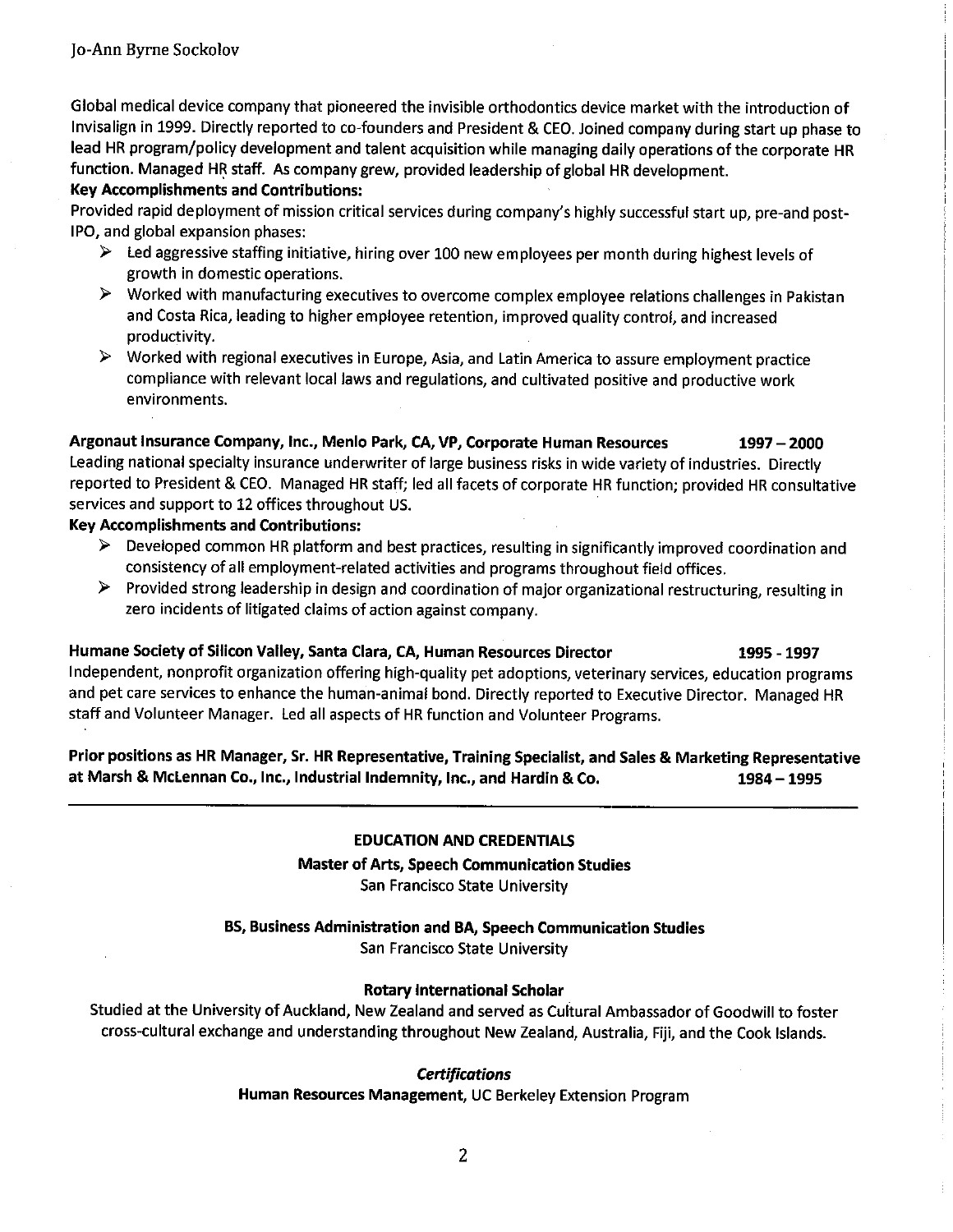Senior Professional in Human Resources (SPHR) Lifetime Designation Chamber of Commerce Redwood City/Belmont/San Carlos Leadership Program, 1996 Graduate

## SELECTED PROFESSIONAL COMMITTEE MEMBERSHIP AND COMMUNITY AFFILIATIONS AND VOLUNTEER **EXPERIENCE**

Redwood City-San Mateo County Chamber of Commerce Education and Leadership Program Committees San Mateo County Board of Education Advisory Committee San Mateo County Adult School Community Advisory Board **Family Connections Advisory Board** American Association of University Women Redwood City Peninsula Sunrise Rotary, 2013-14 President Redwood City Inter Service Club Coordinating Council **Redwood City Woman's Club Girl Scouts** Junior Achievement Project Read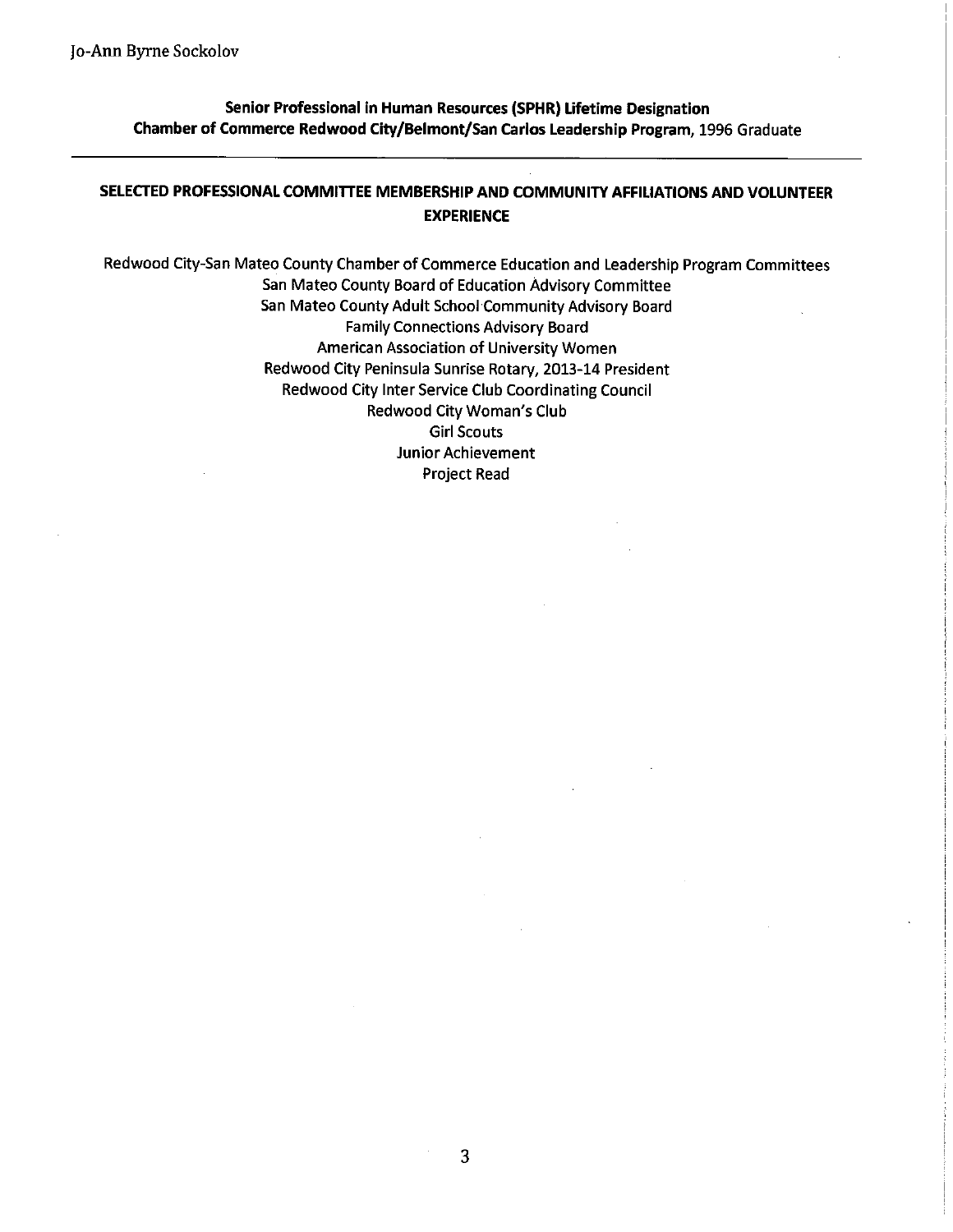

|                 | are a public document. |                              |  |
|-----------------|------------------------|------------------------------|--|
|                 |                        | Date: $June 26, 2013$        |  |
|                 |                        | Name: Gree Convon            |  |
| .<br>Education: |                        | (See Attachment A and Resume |  |

Civic affiliations and community activities, including service on other councils, boards, commissions or committees:

Hachment A and Resume ے جک

Describe your understanding of the responsibilities of the City Council that you are applying for and how your personal, community or professional experience relate to these responsibilities:

Attachmeny  $\epsilon$ 

 $e$ 

Describe why you want to serve on the Council and what you hope to accomplish as a member:

ment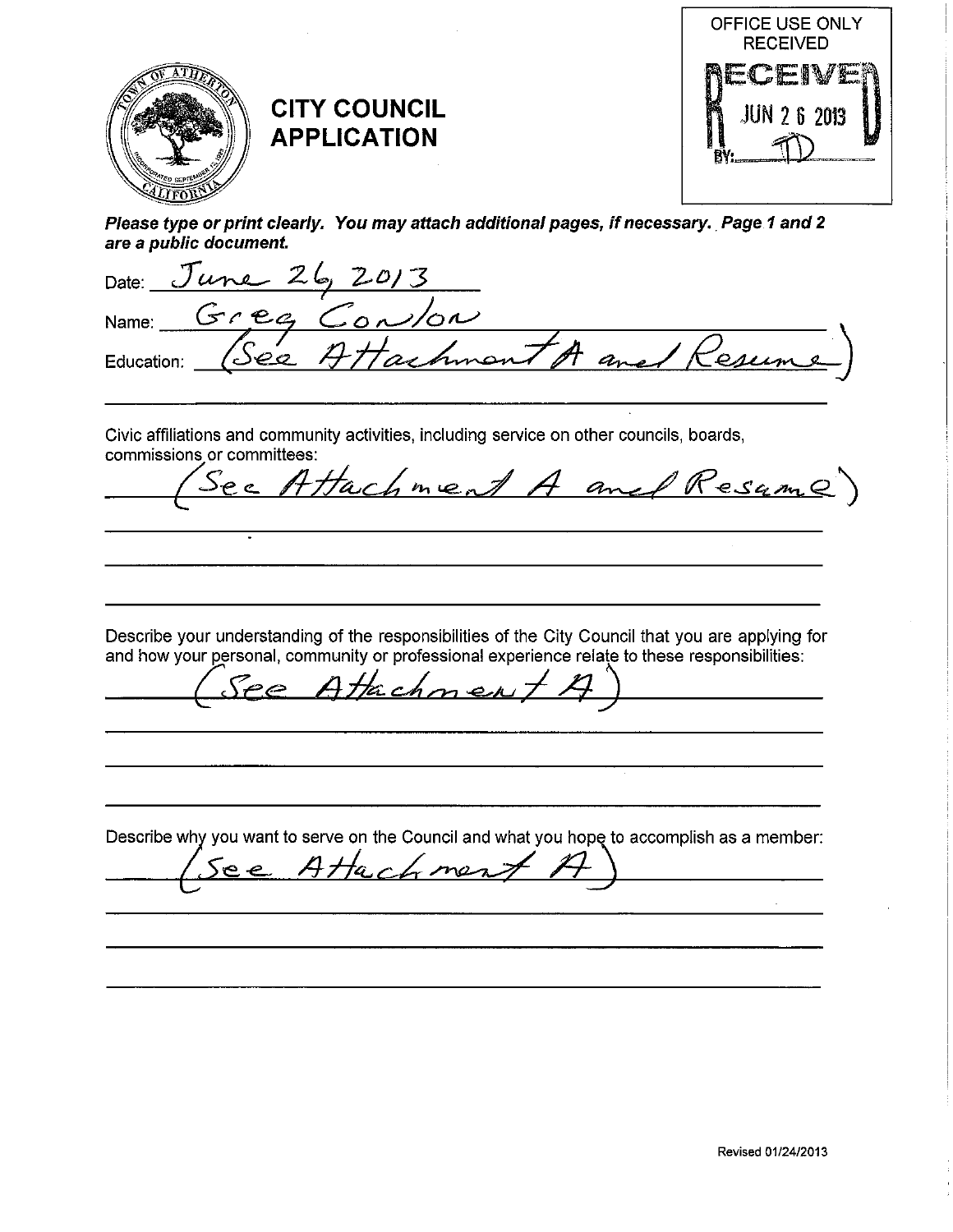## **Terms**

July 17, 2013 - December 17, 2014

## **Specific Information**

Serving on a City Council requires a significant amount of time spent at day and evening meetings. You may also be asked to serve on additional subcommittees. Members are expected to attend all meetings. Members are not paid for their volunteer service. Further information may be obtained by contacting the City Clerk's Office at 650-752-0529.

### **Information about the Appointment Process**

City Council will hold a special meeting to interview interested applicants for the vacancy on Thursday, July 11, 2013 at 5:30 p.m. at Atherton City Council Chambers, 91 Ashfield Road. If the City Council does not reach an agreement on appointment of an applicant at the July 11<sup>th</sup> special meeting, a resolution calling the November 5, 2013 election and consolidating it with the County will be considered. If approved, the candidate nomination period begins on July 16, 2013 and ends on August 9, 2013. For more information contact Theresa DellaSanta, phone 650-752-0529, or email tdellasanta@ci.atherton.ca.us

Applicant's Signature

<u>une 26,20/3</u>

Return to the City Clerk, Town of Atherton, 91 Ashfield Road, CA 94027 (Phone: (650) 752-0529 or e-mail at tdellasanta@ci.atherton.ca.us)

| <b>OFFICE USE ONLY</b>                                                                                                                                                                                                                                               |                                                    |  |
|----------------------------------------------------------------------------------------------------------------------------------------------------------------------------------------------------------------------------------------------------------------------|----------------------------------------------------|--|
| <b>Application Received:</b><br><u>and the community of the community of the community of the community of the community of the community of the community of the community of the community of the community of the community of the community of the community</u> | Address Verified in Town Limits: By:               |  |
| <b>Considered by City Council:</b>                                                                                                                                                                                                                                   | <b>Initials</b><br>Appointed: Yes $\Box$ No $\Box$ |  |
| <b>Considered by City Council:</b>                                                                                                                                                                                                                                   | Appointed: Yes $\Box$ No $\Box$                    |  |
| Considered by City Council: Considered by City Council:                                                                                                                                                                                                              | Appointed: Yes $\Box$ No $\Box$                    |  |
| If Appointed Term ends:                                                                                                                                                                                                                                              |                                                    |  |
|                                                                                                                                                                                                                                                                      |                                                    |  |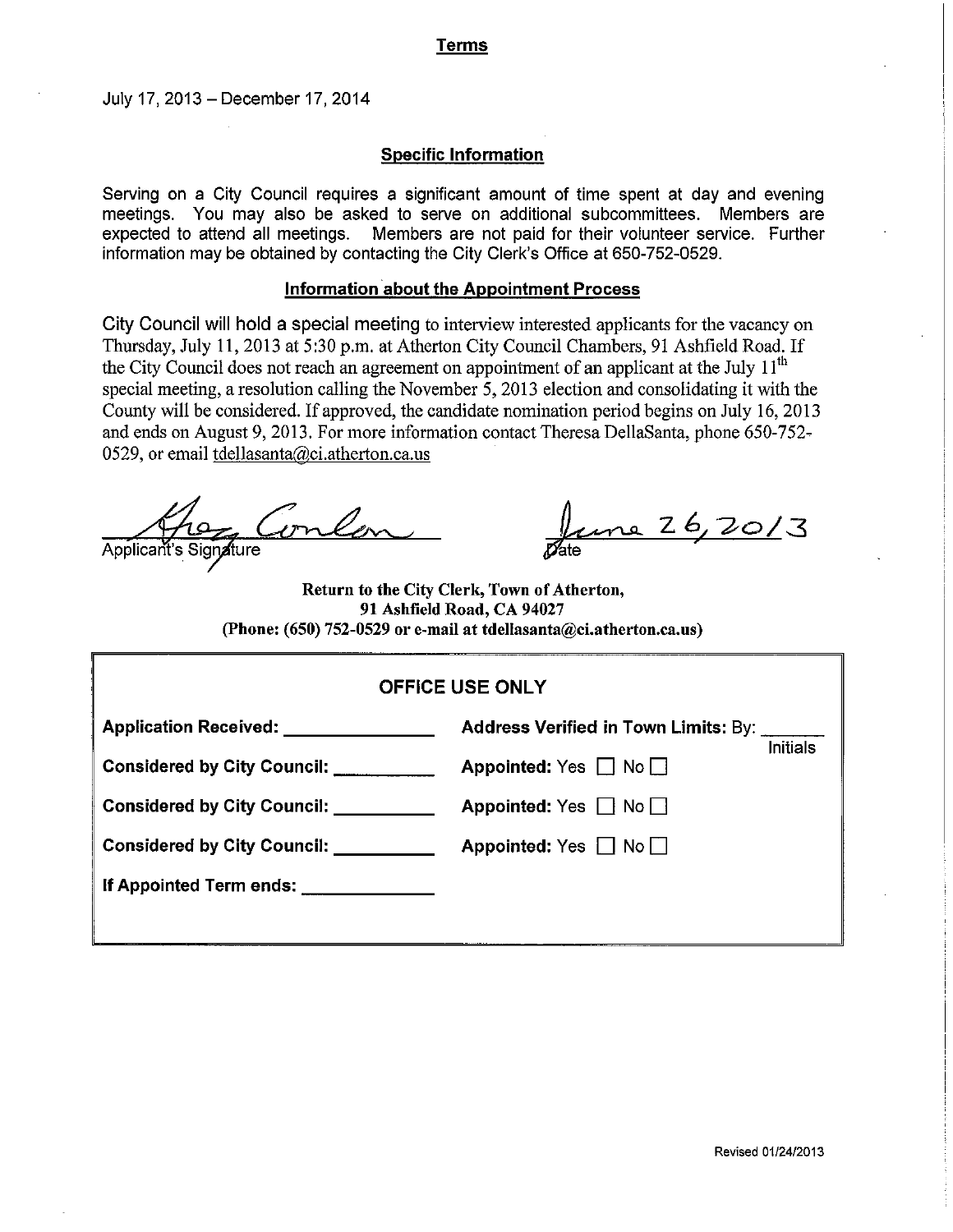## **CITY COUNCIL APPLICATION**

**DATE: June 26, 2013** 

**NAME:** Greg Conlon

## **EDUCATION:**

B.A. Degree in Business/Accounting at University of Utah

J. D. Law Degree at University of San Francisco

Executive Masters Program at Haas School of Business, University of California Berkeley. (three months)

# Civic affiliations and community activities, including service on other councils, boards, commissions and committees:

I have served on the Atherton Finance and Audit Committee, recently as Chairman, for the last two years, serving on the individual Committees of Finance and Audit before that.

I also served on the Atherton Rail Committee for over five years.

I served on the California Public Utilities Commission for six years, two years as its President.

I served on the California Transportation Commission for over two years.

See attached resume for other non-profits I have served on in the past.

# Describe you understanding of the responsibilities of the City Council that you are applying for and how your personal, community or professional experience relate to these responsibilities:

I believe the Town Council is the policy making board that determines the direction the Town is heading and with the help of supporting committees makes sure that the Town gets there. Over the years of my involvement with the Town's activities I have attended many of the Council meetings. I understand the challenges the Council faces in meeting the demands of the Town's citizens and assuring them that the Town's staff, both police and administrative, provide the Town with the necessary public services to keep the Town safe and secure, including maintaining the streets and roads in good repair. I believe I can bring my experience as a

 $\mathbf{1}$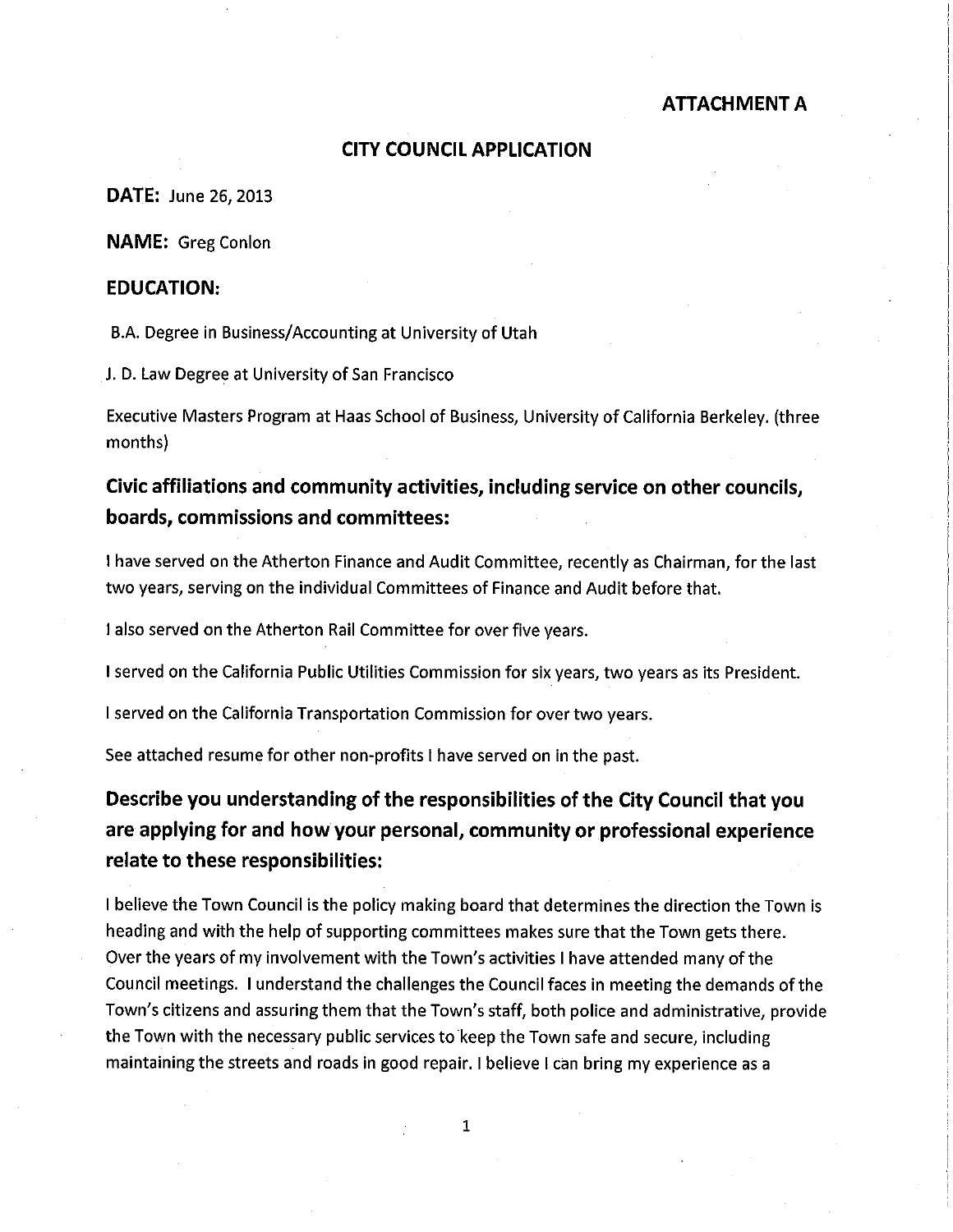businessman and interested citizen to bear as a Council member in helping to set the Town's direction.

Another Council responsibility is to make sure the Town is financially viable to meet the future needed capital projects and to balance the operating budget each year. With my professional experience as a CPA and a businessman and my serving on the Finance and Audit Committee I should be able to assure the citizens we will meet our financial goals of a balanced budget. I will also leverage my experience to help convince the voters to continue the Parcel Tax so we can sustain the Police Department at its present level and provide a high level of public services to the Town.

The Town is facing a real challenge in being certain the railroad tracks running through the Town do not cause undue harm to our community. With my experience on the Town's Rail Committee and my serving on the California Public Utilities Commission, which is responsible for rail safety for the State of California, I believe I can provide leadership to make sure the changes to the rail system proposed by Caltrains or the High Speed Rail project do not negatively impact our town in a significant way.

# Describe why you want to serve on the Council and what you hope to accomplish as a member:

My private sector experience includes 30 years with a firm that promoted the concept of giving back to our communities by offering our time and financial resources. I have tried to do this by serving in non-profit organizations and by serving in the public sector after retirement from my professional career (please see attached resume for details). If appointed or elected I would continue to follow these objectives. Please note I ran for the Atherton Town Council a year ago, further demonstrating my commitment to serve.

As to what I hope to accomplish as a member of the Council first and foremost would be to keep the Town financially viable with balanced budgets each year and with enough additional funds to build necessary capital projects. To continue to be able to accomplish this goal I would support renewal of the Town's Parcel Tax in 2014, 60% of which is used to finance our Police Department.

There are a number of projects that need to be completed to protect the Town from harmful effects stemming from changes proposed by Caltrains and the High Speed Rail Authority. These include completion of the "hold-out station" project that would greatly improve the safety factor on weekends when the commuter trains stop at our Town and equally important to improved safety when Caltrains restarts daily service to Atherton during the week is removal of

 $\overline{2}$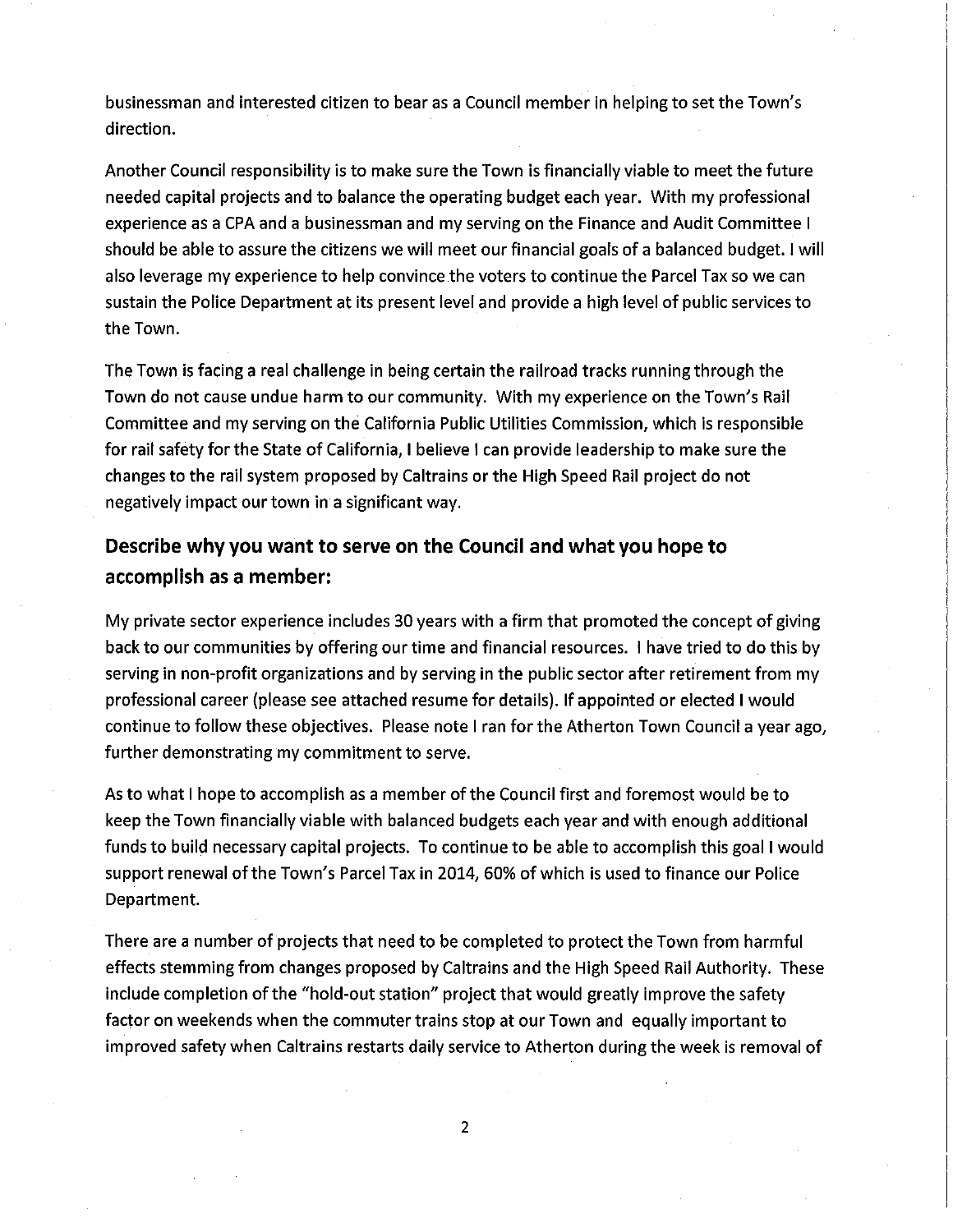the present middle boarding platform between the tracks to allow boarding only on the outside of each track.

Another project would be to pursue converting the Watkins crossing from the present single cross-arm configuration to two cross-arms on each side of the tracks, known as "quad gates'. Installation of these new gates will enhance the safety factor at Watkins by preventing people from driving around the single cross-arms when in the down position. Having quad gates at both Atherton crossings would also allow the Town to pursue a "quiet zone" treatment through Atherton, making it unnecessary for trains to sound their horns while going through Atherton's two intersections.

I would also continue my efforts to stay abreast of the High Speed Rail project to be sure it has as little negative effect as possible on our Town. I have advocated having it placed in a trench, if possible to fund, to mitigate the impact on our present and proposed Town Center.

Another goal of mine would be to continue to support the design and construction of the New Town Center Project and see it through to completion.

NOTE: See the attached resume for more details.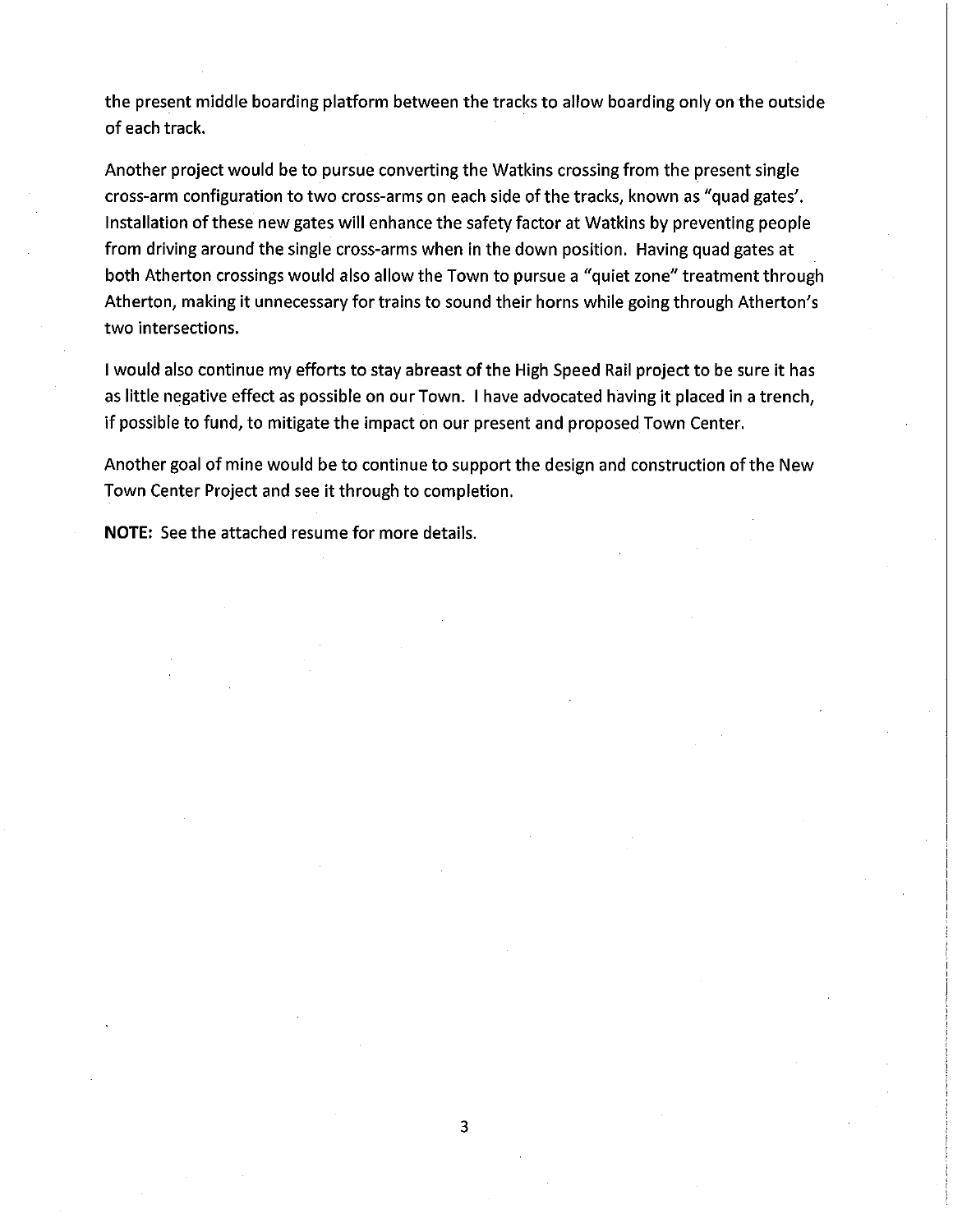## **RESUME OF GREG CONLON**

#### **Information & Education**

#### Real World Experience / Businessman / CPA

Greg has over three decades of financial experience in business as a senior partner and CPA in a Big 5 public accounting firm, working with corporations to streamline expenses and improve their financial management as well as performing financial audits under generally accepted accounting principles.

#### **Government Experience**

Greg Conlon gained hands on experience serving two of California's most critical agencies. Governor Pete Wilson appointed Greg to both the California Public Utilities Commission, where he served for two years as president and four years as Commissioner, and to the California Transportation Commission, where he served for over two years as Commissioner.

#### **Military Service**

Officer and pilot, U.S. Air Force, including three years active duty and five years inactive duty.

#### **City of Atherton**

Greg has served on the Atherton Rail Committee for the last several years, helping to be certain that the High Speed Rail Train is built in an environmentally acceptable manner to protect the property values along the adjoining right-of-way. Greg recently has also been appointed to Chair of the Atherton Finance Committee to help balance the City's budget and protect its financial integrity.

#### Board Member of Self-Help for the Elderly and Pineview Housing Project

Greg served 12 years on Self Help, which provided social and health services to over 25,000 senior citizens in the San Francisco Bay Area. He also served 5 years as a Board Member of the Pineview Housing Project, helping to build an 80-unit low-income senior housing project in San Francisco.

#### Advisory Board Member to two Charter Schools in the City of Alameda, California

Greg has consulted with the School Board members and the facility regarding the operation of the Alameda Community Learning Center and the start-up of the new charter school the NEA Community Learning Center. Both schools have a total of approximately 700 students.

#### **Education**

**University of Utah** B. S. degree in Business, Accounting major

**University of California at Berkeley** Executive Education Program at the Haas School of Business

#### **University of San Francisco**

J. D. Law Degree from the Law School.

#### **Personal**

Residence: Atherton, California Family: widower with two children and two grandchildren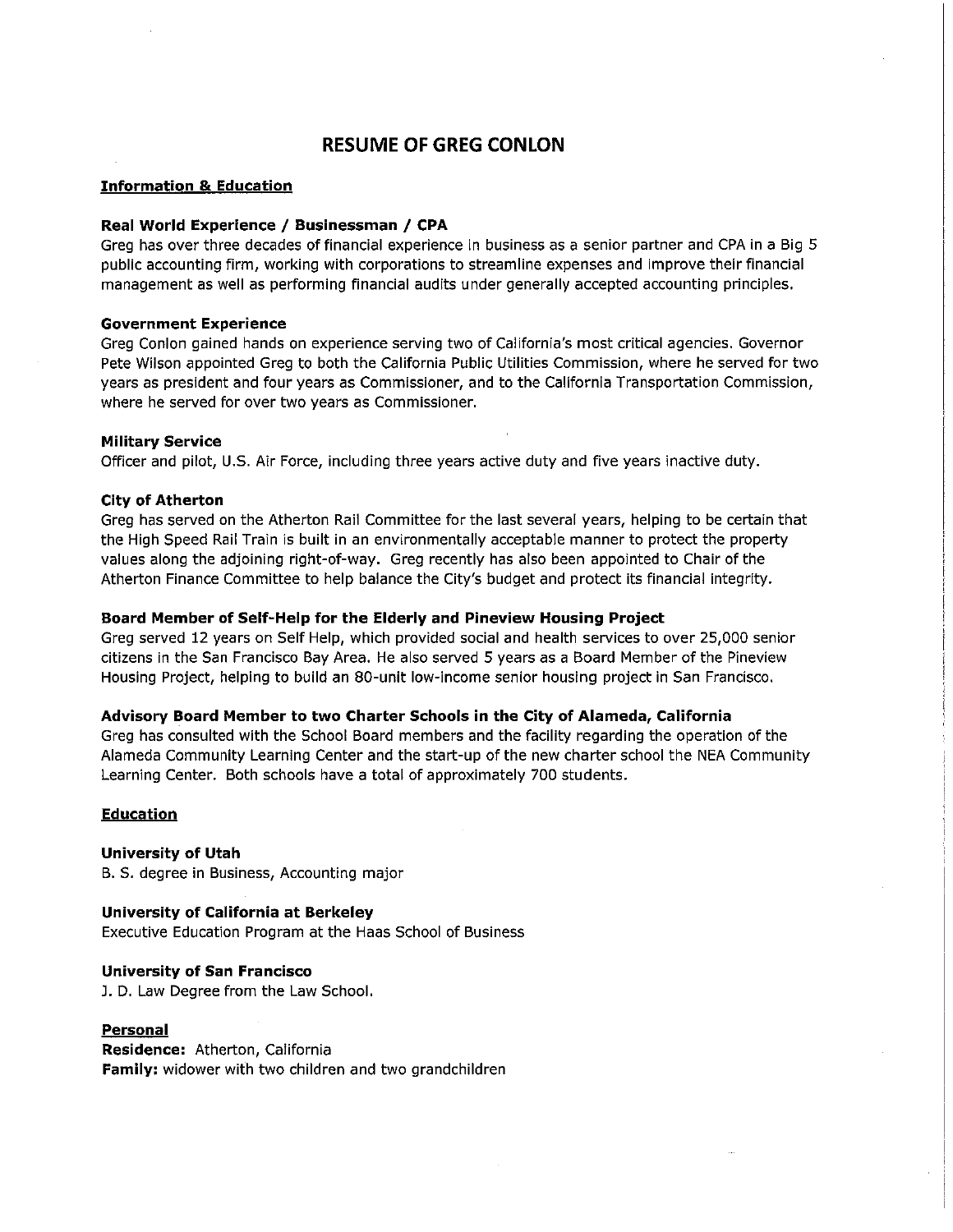

# **CITY COUNCIL APPLICATION**

OFFICE USE ONLY **RECEIVED** 

Please type or print clearly. You may attach additional pages, if necessary. Page 1 and 2 are a public document. Please include a resume.

Date: July 2, 2013

Name: Rick DeGolia

Education: University of California, Berkeley 1981, Magnum Cum Laude, Phi Beta Kappa,

Harvard Law School, 1985

Civic affiliations and community activities, including service on other councils, boards, commissions or committees:

Vice-Chair, Atherton Civic Center Advisory Committee (CCAC), 2013-present Chair, Ad Hoc Library Committee of the CCAC, 2013-present Board Member and Governance Committee Chair, The Cleantech Open, 2010-present Advisory Board Member, Clean Coalition 2010-present Board Member and Chairman, Swarthmore Parents Council, 2003-2011 Advisory Board Member, Forum for Women Entrepreneurs and Executives 2005-2008 Board Member, The Churchill Club, 1990-2001; President 1998 Board Member, American Electronics Association, 1993-1996 Member, American Bar Association

Describe your understanding of the responsibilities of the City Council that you are applying for and how your personal, community or professional experience relate to these responsibilities:

- 1. Represent the citizens of Atherton on issues of local concern, including capital projects, such as the focus to assess and encourage community involvement in the very important Civic Center project;
- 2. Represent the town in it's relationship to town employees and their compensation, including our police force, in an intelligent, respectful and fiscally conservative manner;
- 3. Listen and respectfully interact with other members of the Atherton Town Council and each of the Council's Committees.
- 4. Seek to engage the citizens of Atherton to understand which issues concern them and solicit their opinions on issues that come before the Council.

I am a transactional businessman and attorney. I thrive on the challenges of intelligently structuring relationships and transactions and believe that my greatest asset is my integrity and the respect that I receive from those that I work with, whether they are negotiating with or against me. I have been a business attorney and business executive in Silicon Valley for 29 years, during which time I have helped build several technology companies and have engaged in negotiations and structuring of hundreds of transactions. I enjoy this transactional work. In general, I don't let my ego get in the way of these endeavors and I work very hard to listen to others. I say what I think, including when I disagree with others, and I believe in transparency. I think that this is an important and valuable skill set to bring to the Atherton Council.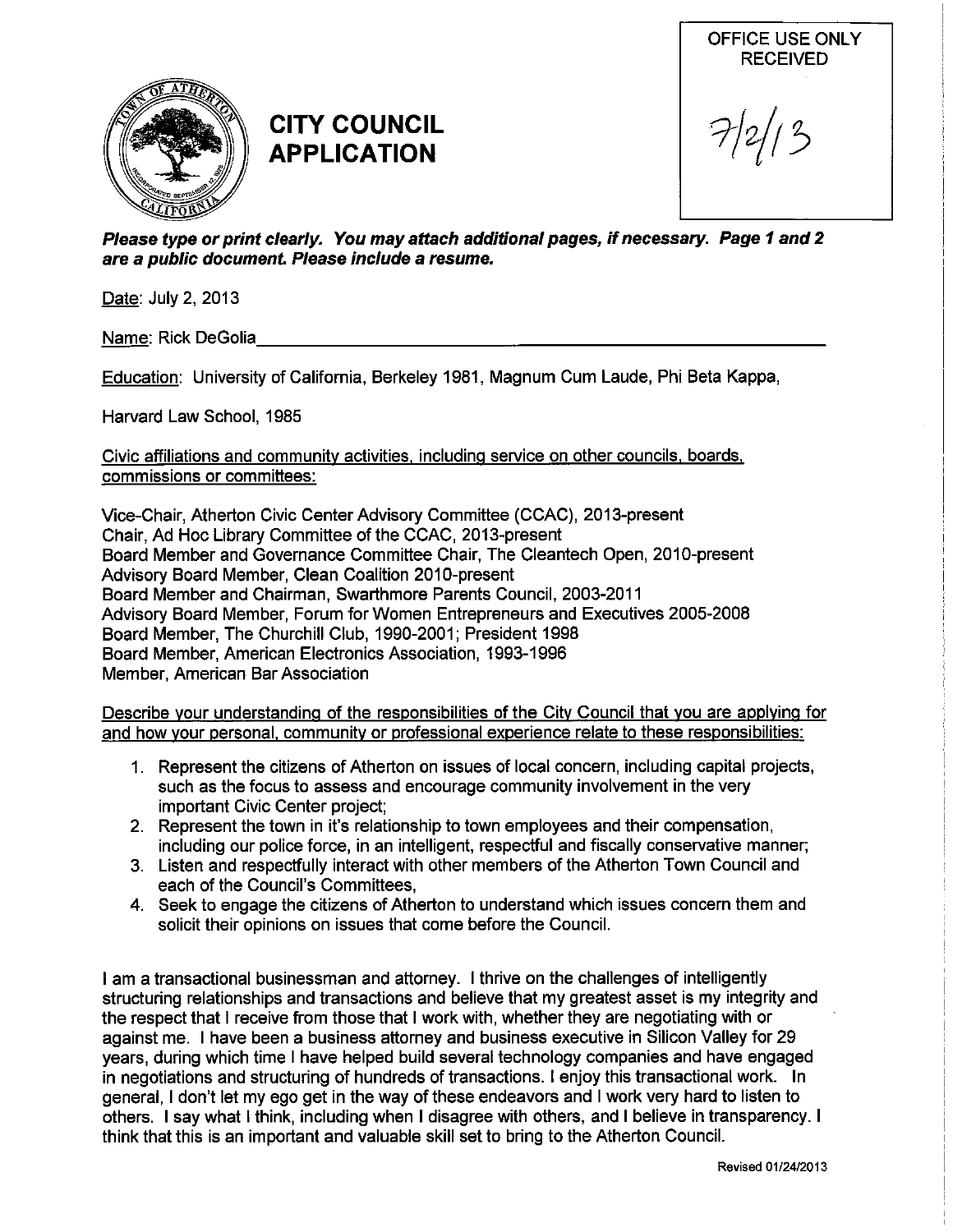## Describe why you want to serve on the Council and what you hope to accomplish as a member:

My grandparents built a house in Atherton 75 years ago. I built a house in 1999-2000 and have lived here since then. This is a fabulous town, both in terms of its location, its physical environment and its remarkable human assets. I have watched our community torn apart over the past few years by differences that may have been avoided if there had been good communication and broader community involvement. I am dedicated to utilizing my considerable community minded skills and organizational abilities to connect to those that live in Atherton and to responsibly engage with the key stakeholders in this town.

I have been honored to be a member of the Civic Center Advisory Committee. I would like to see this Council work closely with the CCAC to engage a very broad section of Atherton in the course of approving a Master Plan that includes building a new Civic Center, including new library, police station, administrative and planning offices. Hopefully, this Council will, with community support, adopt that Master Plan and build a Civic Center that is approved by the community and will serve the community for the next 50 years.

Finally, I have enormous respect for the many people who live in Atherton that I have worked with in Silicon Valley. We have some extremely intelligent, creative and resourceful resident in our town. I am committed to finding a way to engage many of those residents, who have never been involved in Atherton community service, in a way to infuse our Civic Center project, our town commissions and the Town Council with new energy and commitment to Atherton.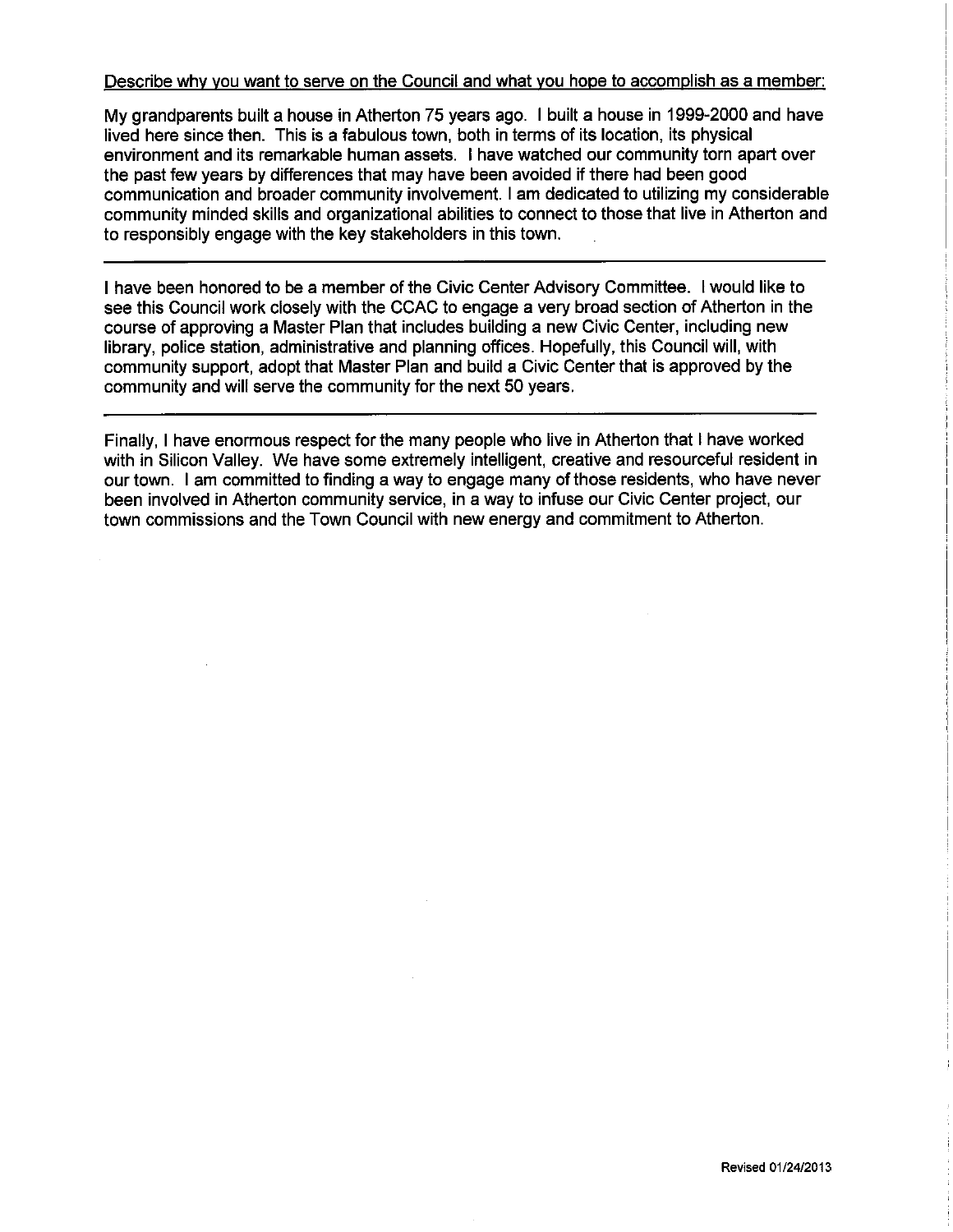## **Terms**

July 17, 2013 - December 17, 2014

## **Specific Information**

Serving on a City Council requires a significant amount of time spent at day and evening meetings. You may also be asked to serve on additional subcommittees. Members are expected to attend all meetings. Members are not paid for their volunteer service. Further information may be obtained by contacting the City Clerk's Office at 650-752-0529.

## Information about the Appointment Process

City Council will hold a special meeting to interview interested applicants for the vacancy on Thursday, July 11, 2013 at 5:30 p.m. at Atherton City Council Chambers, 91 Ashfield Road. If the City Council does not reach an agreement on appointment of an applicant at the July 11<sup>th</sup> special meeting, a resolution calling the November 5, 2013 election and consolidating it with the County will be considered. If approved, the candidate nomination period begins on July 16, 2013 and ends on August 9, 2013. For more information contact Theresa DellaSanta, phone 650-752-0529, or email tdellasanta@ci.atherton.ca.us

Ruhad C. DeJohi

July 2, 2013 $\overline{\phantom{a}}$ 

**Applicant's Signature** 

Date

Please send a RESUME with the application.

Return to the City Clerk, Town of Atherton, 91 Ashfield Road, CA 94027 (Phone: (650) 752-0529 or e-mail at tdellasanta@ci.atherton.ca.us)

| <b>OFFICE USE ONLY</b>                 |                                                                |  |
|----------------------------------------|----------------------------------------------------------------|--|
| Application Received: ________________ | <b>Address Verified in Town Limits: By:</b><br><b>Initials</b> |  |
| Considered by City Council: __________ | Appointed: Yes $\Box$ No $\Box$                                |  |
| <b>Considered by City Council:</b>     | Appointed: Yes $\Box$ No $\Box$                                |  |
| Considered by City Council: _________  | Appointed: Yes $\Box$ No $\Box$                                |  |
| If Appointed Term ends: ____________   |                                                                |  |
|                                        |                                                                |  |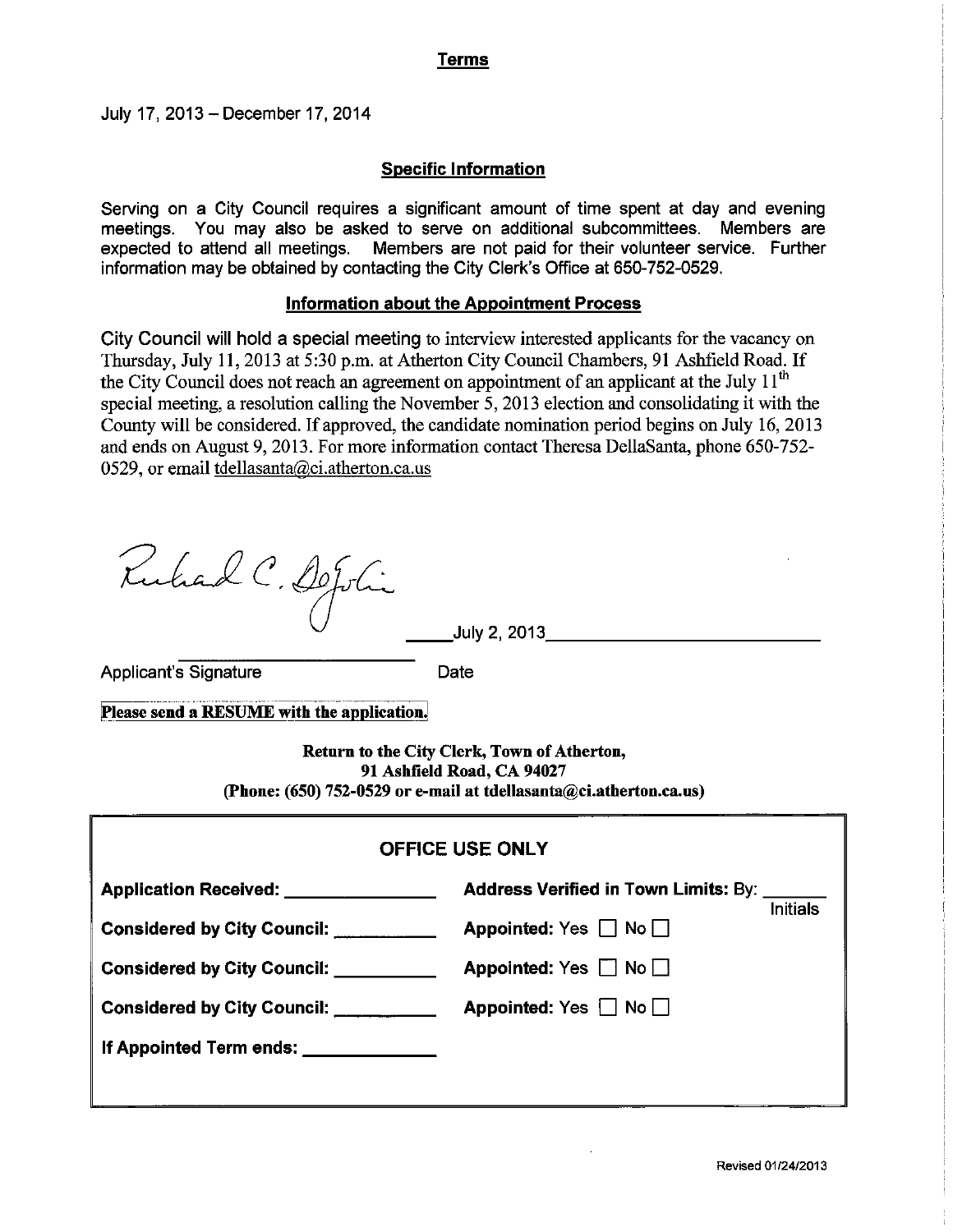

# **CITY COUNCIL APPLICATION**



Please type or print clearly. You may attach additional pages, if necessary. Page 1 and 2 are a public document. Please include a resume.

Date: 05 July 2013

Name: Michael Lempres

Education: J.D., Boalt Hall School of Law, University of California, Berkeley; A.B. Dartmouth College, Hanover, N.H.; Piedmont High School, Piedmont, CA

Civic affiliations and community activities, including service on other councils, boards, commissions or committees:

Member, Transportation Committee, Town of Atherton (2012 - present).

Member, Rail Committee, Town of Atherton (2012 – present).

Director, Board of Directors, Lupus Foundation of Northern California (2011 – present). The LFNC is a  $501(c)(3)$  charitable organization dedicated to increasing the knowledge of those affected by lupus, promoting lupus awareness and supporting lupus research. efforts.

Co-Chair, Federal Issues Committee, Silicon Valley Leadership Group,. (2012 – present) The SVLG is public policy organization focused on improving the economic health and quality of life issues in Silicon Valley.

Describe your understanding of the responsibilities of the City Council that you are applying for and how your personal, community or professional experience relate to these responsibilities:

The Council represents the residents of Atherton and sets policies and budgets for the Town. It works with the City Manager, who generally serves as the chief administrator for the Town's operations. The Council has a special role in communicating with residents, both listening to their concerns and providing information about decisions and issues.

My personal, community and professional experiences all provide me with an unusual and effective background for service on the Council. Professionally, I worked for years in senior policy making positions in the federal government in both the legislative and executive Revised 01/24/2013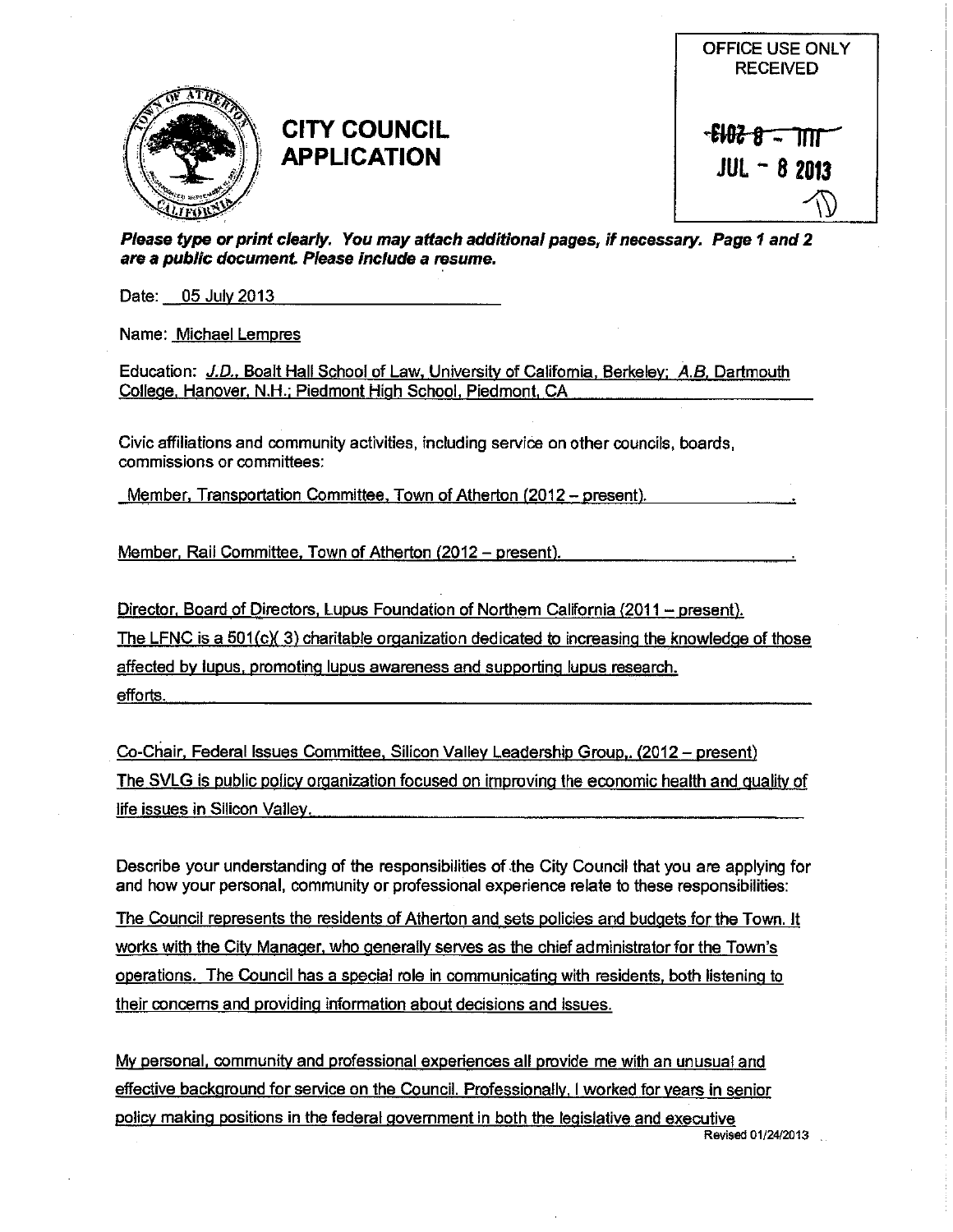branches. The Council's work has aspects of each of those branches, and the lessons I learned would apply directly in a very focused way. In addition, I have worked as a prosecutor and litigator, and developed negotiation and litigation analysis skills that would on important occasions be directly on point for Council matters.

<u>Working on the Transportation and Rail Committees has given me insight into how the Town</u> works and reinforced the importance of maintaining Atherton's special character. It has permitted me to see how engaged residents are on Town issues and the importance of respecting that community engagement.

Describe why you want to serve on the Council and what you hope to accomplish as a member: Public service at the community level enables provides the greatest ability to really make a difference. I value our Town and want to contribute to the community in which my family and I live. I think Atherton is a unique community with a special character, and it will take effort to preserve that character through what is certain to be a dynamic future with many stresses for the Town. Growth in the region around us will have consequences for our Town, and budget constraints will make for some difficult decisions. I would hope to help resolve issues in a transparent and sustainable way that preserves Atherton's special character as we adjust to the challenges and opportunities of the future.

It is important to me that my five year old daughter has the chance to grow up in the same kind of community we have today. Obviously, the Town will not be the same in five or ten years, but the decisions the Council makes will help determine the nature of some of the changes that will come.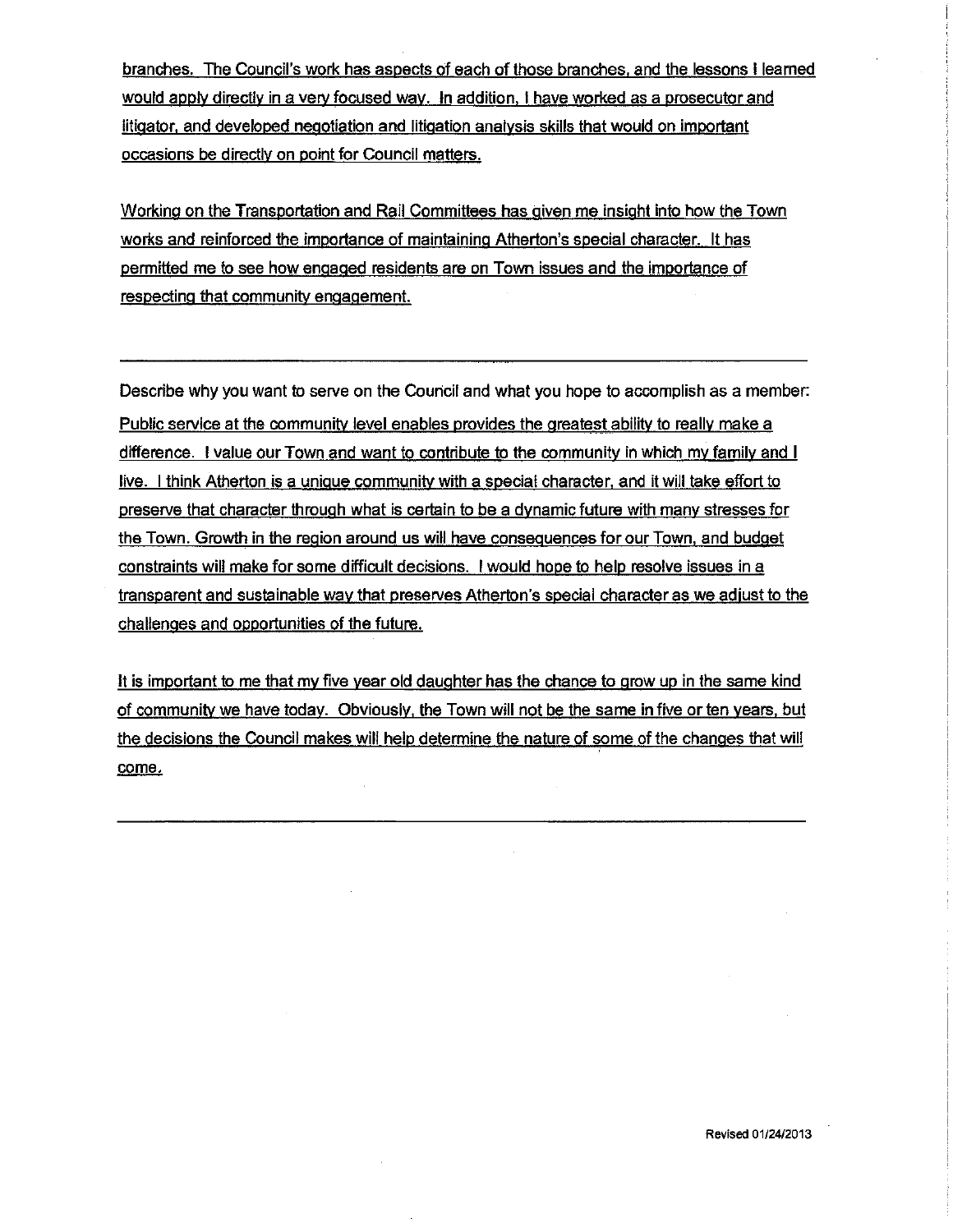## **Terms**

July 17, 2013 - December 17, 2014

### **Specific Information**

Serving on a City Council requires a significant amount of time spent at day and evening meetings. You may also be asked to serve on additional subcommittees. Members are expected to attend all meetings. Members are not paid for their volunteer service. Further information may be obtained by contacting the City Clerk's Office at 650-752-0529.

### Information about the Appointment Process

City Council will hold a special meeting to interview interested applicants for the vacancy on Thursday, July 11, 2013 at 5:30 p.m. at Atherton City Council Chambers, 91 Ashfield Road. If the City Council does not reach an agreement on appointment of an applicant at the July 11<sup>th</sup> special meeting, a resolution calling the November 5, 2013 election and consolidating it with the County will be considered. If approved, the candidate nomination period begins on July 16, 2013 and ends on August 9, 2013. For more information contact Theresa DellaSanta, phone 650-752-0529, or email tdellasanta@ci.atherton.ca.us

man Applićant's Signature

Please send a RESUME with the application.

 $\frac{07/08/13}{\text{Date}}$ 

Return to the City Clerk, Town of Atherton, 91 Ashfield Road, CA 94027 (Phone: (650) 752-0529 or e-mail at tdellasanta@ci.atherton.ca.us)

| <b>OFFICE USE ONLY</b>                                                |                                                         |  |
|-----------------------------------------------------------------------|---------------------------------------------------------|--|
| Application Received: Application Received:                           | Address Verified in Town Limits: By:<br><b>Initials</b> |  |
| Appointed: Yes $\Box$ No $\Box$<br><b>Considered by City Council:</b> |                                                         |  |
| <b>Considered by City Council:</b>                                    | Appointed: Yes $\Box$ No $\Box$                         |  |
| Considered by City Council: Considered by City Council:               | Appointed: Yes $\Box$ No $\Box$                         |  |
| If Appointed Term ends: <u>______________</u>                         |                                                         |  |
|                                                                       |                                                         |  |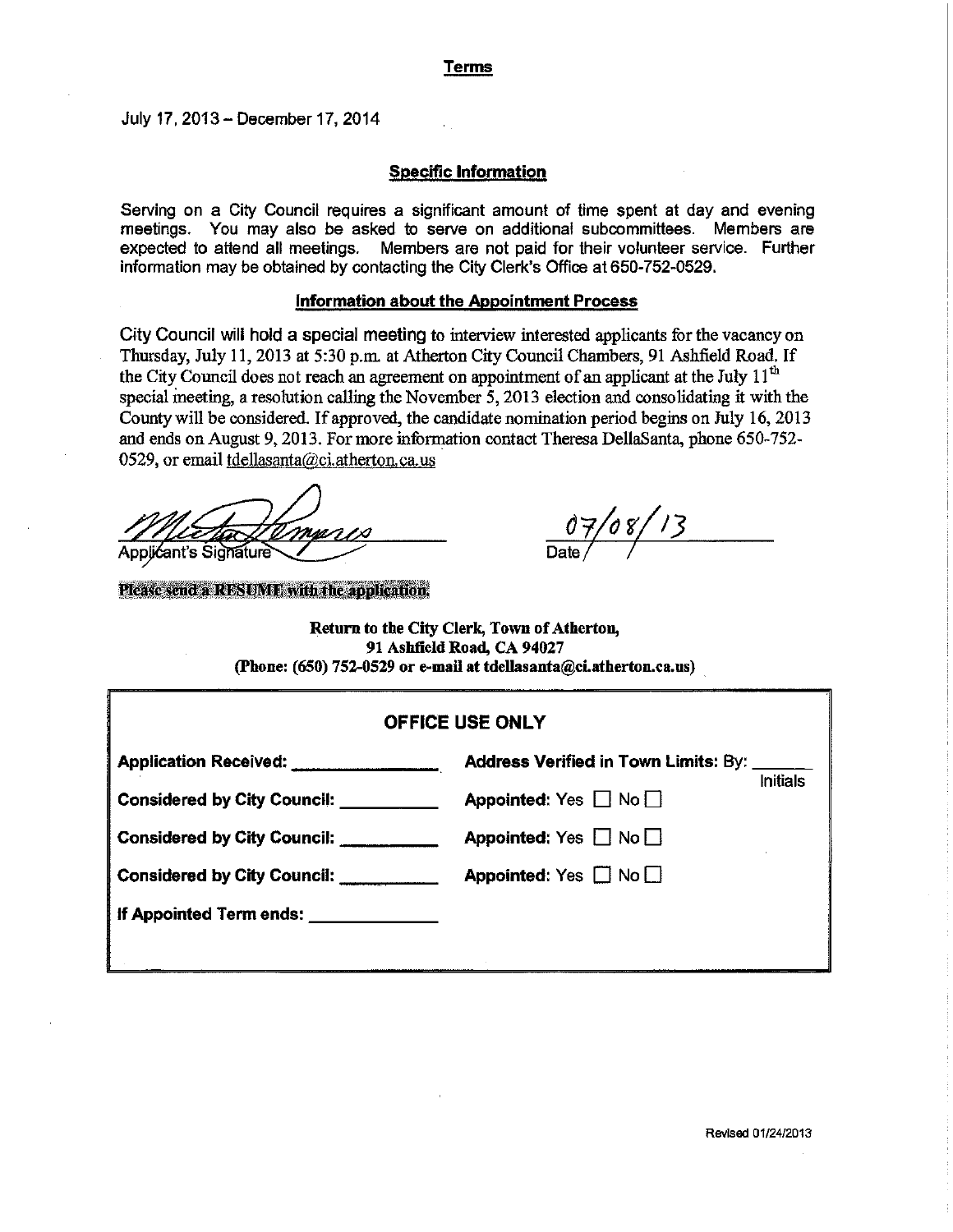# **MICHAEL T. LEMPRES**

ATHERTON, CA 94027

## PROFESSIONAL EXPERIENCE

## **PRIVATE SECTOR EXPERIENCE**

## SVB Financial Group, Palo Alto and Santa Clara, CA

Assistant General Counsel and Practice Head, 2010 - Present

- Oversee legal teams for enterprise-wide legal support functions, including: bank operations, SEC filings, regulatory matters, litigation, human resource and corporate governance.
- $\bullet$ Responsibilities include government affairs program, with focus on federal financial services reform legislation and regulation; Chair of political action committee - SVB PAC.
- Secretary to Audit and Compensation Committees of the Board of Directors.  $\bullet$

## Pacific Exchange, Inc., San Francisco, CA

General Counsel, Executive Vice President and Corporate Secretary, 2000 - 2002

- Chief legal officer to national securities exchange, including the nation's third largest options exchange. Responsible for legal, regulatory, corporate governance and government affairs; advocated regulatory matters before the Securities and Exchange Commission, including approval of electronic trading rules.
- Worked to develop strategy, negotiate and close merger of PCX Equities with Archipelago, Inc., including a corporate restructuring and the transition to an electronic platform for trading equities.

## Aegis Defense Systems, LLC, Washington, DC

General Counsel and Chief Operating Officer, 2008 - 2009

• First chief legal officer and COO for fast growing U.S. subsidiary of British-based communications, intelligence and risk mitigation company; obtained regulatory clearances and negotiated contracts with US Government agencies.

## The Carmen Group, Inc., Washington, DC

Executive Managing Director, 2006 - July 2008; General Counsel, 1999 - 2000

• Chief legal officer to public affairs firm and newly formed venture fund affiliate.

## Vorys, Sater, Seymour & Pease, L.L.P., Washington, DC

Of Counsel, Litigation and Government Affairs Sections, 1997 -1999

• Complex federal litigation, intellectual property litigation and administrative matters.

## Akin, Gump, Strauss, Hauer & Feld, L.L.P., Washington, DC

Senior Associate, Litigation Section, 1993 - 1997

• Complex litigation in federal courts, including securities fraud litigation and administrative litigation.

## **GOVERNMENT EXPERIENCE**

## Town of Atherton, Town Committees, Atherton, CA, 2012 – present.

Member, Transportation Committee; Member, Rail Committee.

## United States Overseas Private Investment Corporation, Washington, DC

Vice President, Political Risk Insurance, 2002 -2005

- Appointed to lead group providing political risk insurance issuance to US investors in emerging markets; portfolio of \$6 billion.
- Negotiated or supervised over 200 transactions facilitating over \$2.5 billion of US investment to projects in more than 60 countries.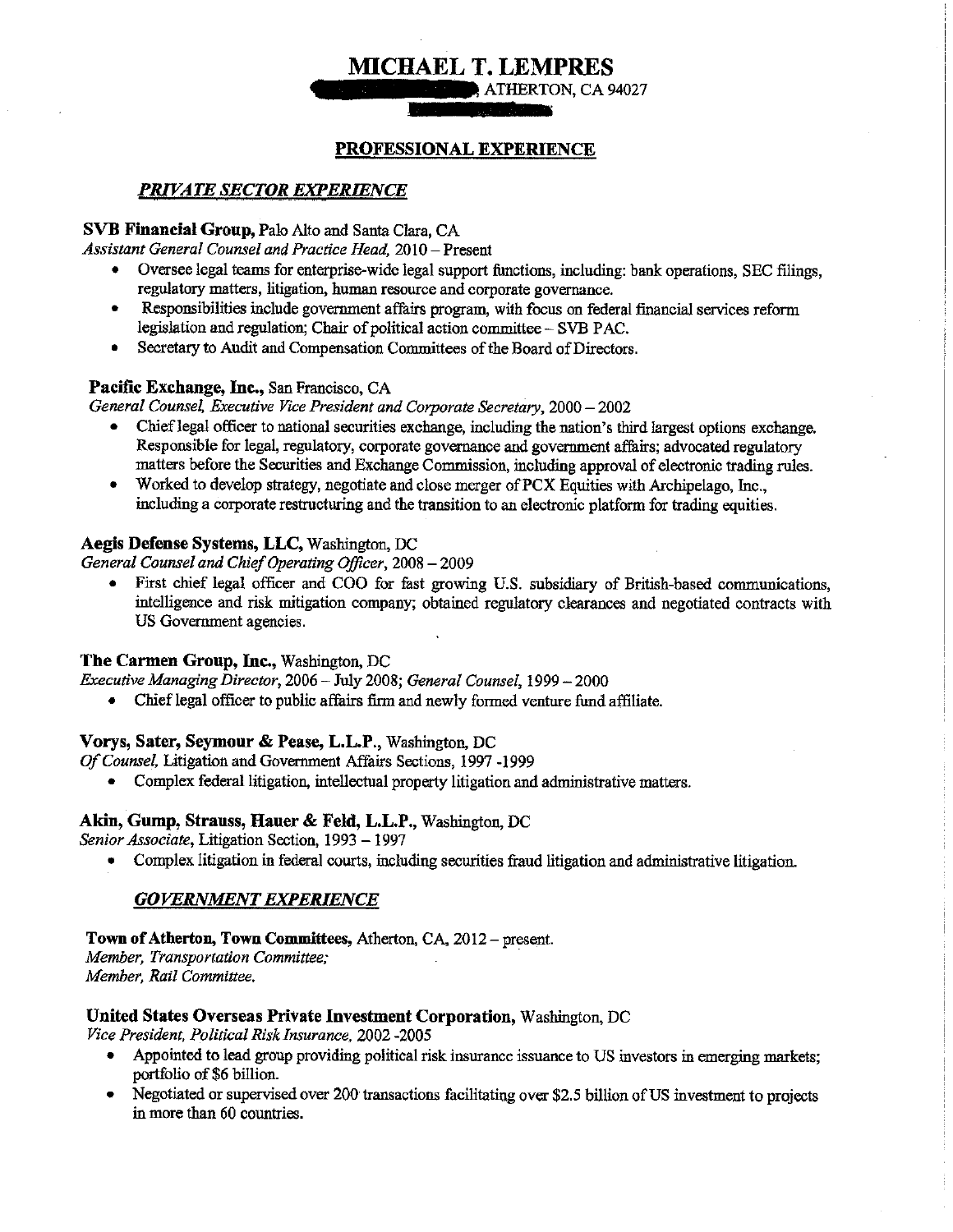#### United States Department of Justice. 2002: 1988-1993

Special Counsel and Assistant United States Attorney, Northern District of California (2002)

 $\mathbf{H}_{\mathbf{q}}^{\mathbf{q}}$  and  $\mathbf{q}^{\mathbf{q}}$  and  $\mathbf{q}^{\mathbf{q}}$  and  $\mathbf{q}^{\mathbf{q}}$ 

- Advised incoming US Attorney on legal, litigation strategy, office management and policy issues.
- $\bullet$ Provided legal advice on selected matters, including: revision of corporate fraud task force policies; specific securities fraud and other complex litigation matters.

#### Deputy Associate Attorney General, Washington, DC (1992-1993)

- Principal counselor to Associate Attorney General in oversight of all non-criminal components of the Department. Focus on international matters, the Environment and Natural Resource Division, and the Civil Division; argued select appeals. Led Department's regulatory reform initiatives.
- Acted as the Associate Attorney General, Department's third ranking official, in his absence.

#### Director, Office of International Affairs, Washington, DC (1991-1992)

Coordinated international activities, including complex litigation, throughout the Department; worked to expand US legal infrastructure and rule of law in newly emerging democracies in Eastern Europe and Central America.

Executive Commissioner, Immigration and Naturalization Service (INS), Washington, DC (1989-1991)

Managed 16,000 employees and \$1.5 billion annual budget. Streamlined refugee admissions process. particularly for Eastern European religious minorities and Haitian refugees. Established expert teams that reduced examinations backlog by 33%; strengthened border enforcement initiatives.

White House Fellow and Special Assistant to the Attorney General, Washington, DC (1988-1989)

- Competitively selected by Presidential Commission and appointed by President Reagan.
- Provided legal counsel and advice to White House Domestic Policy Council and Attorney General: emphasis on international matters and civil litigation; argued appellate and trial court matters.

United States District Court, Northern District of California, San Francisco and San Jose 1985 - 1987 Judicial Law Clerk, The Honorable Robert P. Aguilar.

#### **EDUCATION**

#### Boalt Hall School of Law, University Of California, Berkeley, California Juris Doctor, 1985

- Activities: Co-Chairman, Moot Court Board; Ecology Law Quarterly
- Extern Law Clerk, The Honorable Marcel B. Poche, California Court of Appeal, San Francisco  $\bullet$
- $\bullet$  LSAT: 800/800

#### Dartmouth College, Hanover, NH A.B. Policy Studies/American Government, 1981

## **AWARDS**

U.S. Japan Leadership Program Fellowship: Selected by the U.S. Japan Society (New York) for career achievement and leadership; served in the Japanese Ministry of Justice and the law firm of Mori Sogo.

**Edmund G. Randolph Award:** Received Department of Justice's highest honor for outstanding service and leadership from the Attorney General; awarded to approximately one out of each 15,000 employees.

#### U.S. BAR MEMBERSHIPS AND U.K. ENROLLMENT

- State Bar of California; District of Columbia Bar;
- Law Society of England and Wales Solicitor.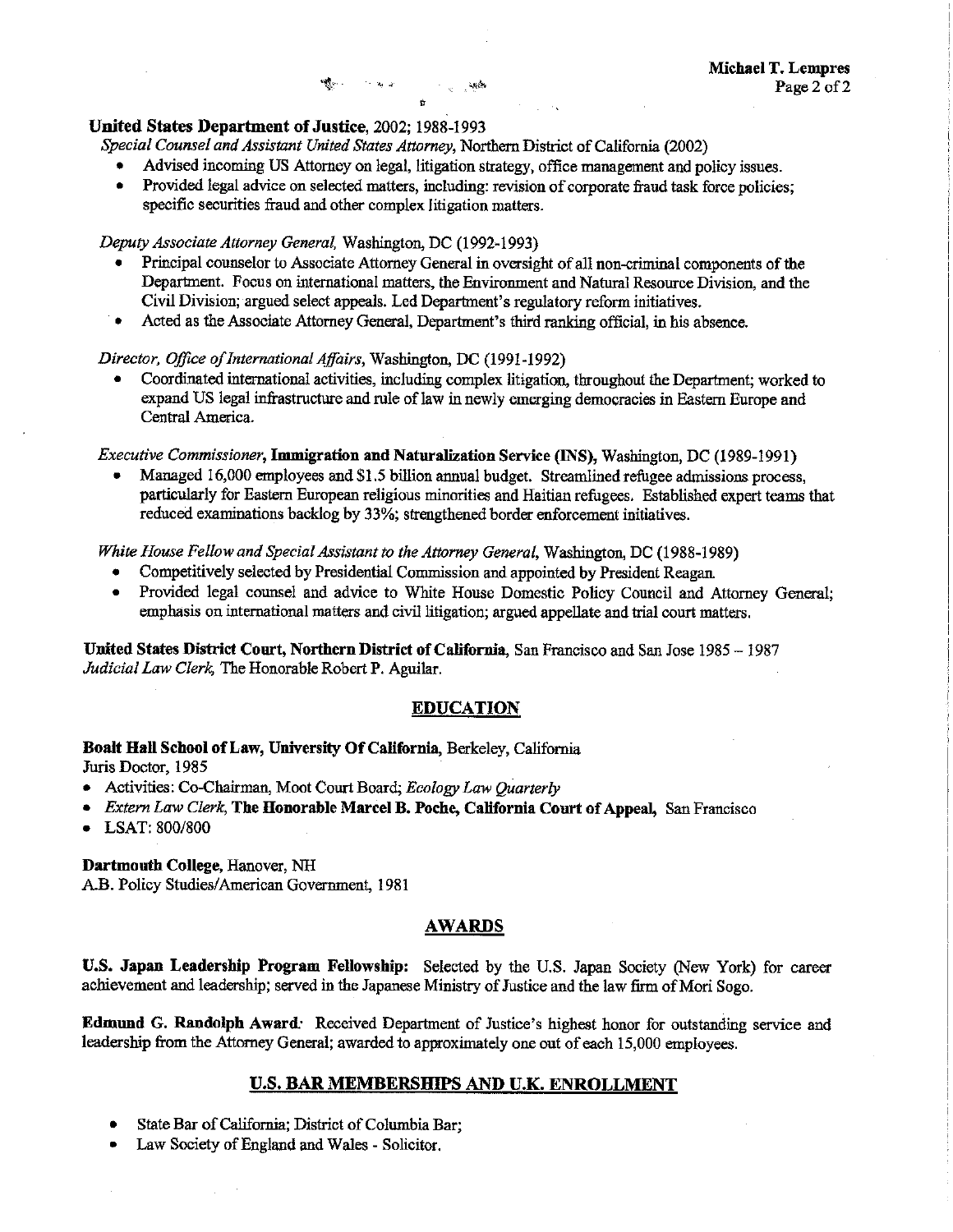

# **CITY COUNCIL APPLICATION**



Please type or print clearly. You may attach additional pages, if necessary. Page 1 and 2 are a public document. Please include a resume.

Name: John Ruggeiro **Name:** John Ruggeiro

Education: University of San Francisco, San Francisco State, United States Army,

San Francisco Police Academy.

Civic affiliations and community activities, including service on other councils, boards, commissions or committees:

Atherton Transportation Committee, 2003 to Present, Vice Chairman Atherton Civic Interest League. Director 1996 to Present Holbrook Palmer Park Foundation 25 Years Council Meeting Attendee since 1982 Friends of the Library 20 Years

Describe your understanding of the responsibilities of the City Council that you are applying for and how your personal, community or professional experience relate to these responsibilities:

**Financial Viability of the Town Is my prime priority** 

My experience as San Francisco Lieutenant supervising over 200 officers gives me the unique capability to deal with the police department which is responsible for over 70% of the town budget

The City Council is the authority tasked by the residents to keep the Town safe, and in line with the General Plan including making sure the rural and countrified environment is maintained

Hiring the best possible Town Manager and Attorney and making sure they hire high performance employees

As an involved Town resident for over 33 years the residents concerns will always be foremost in my decision making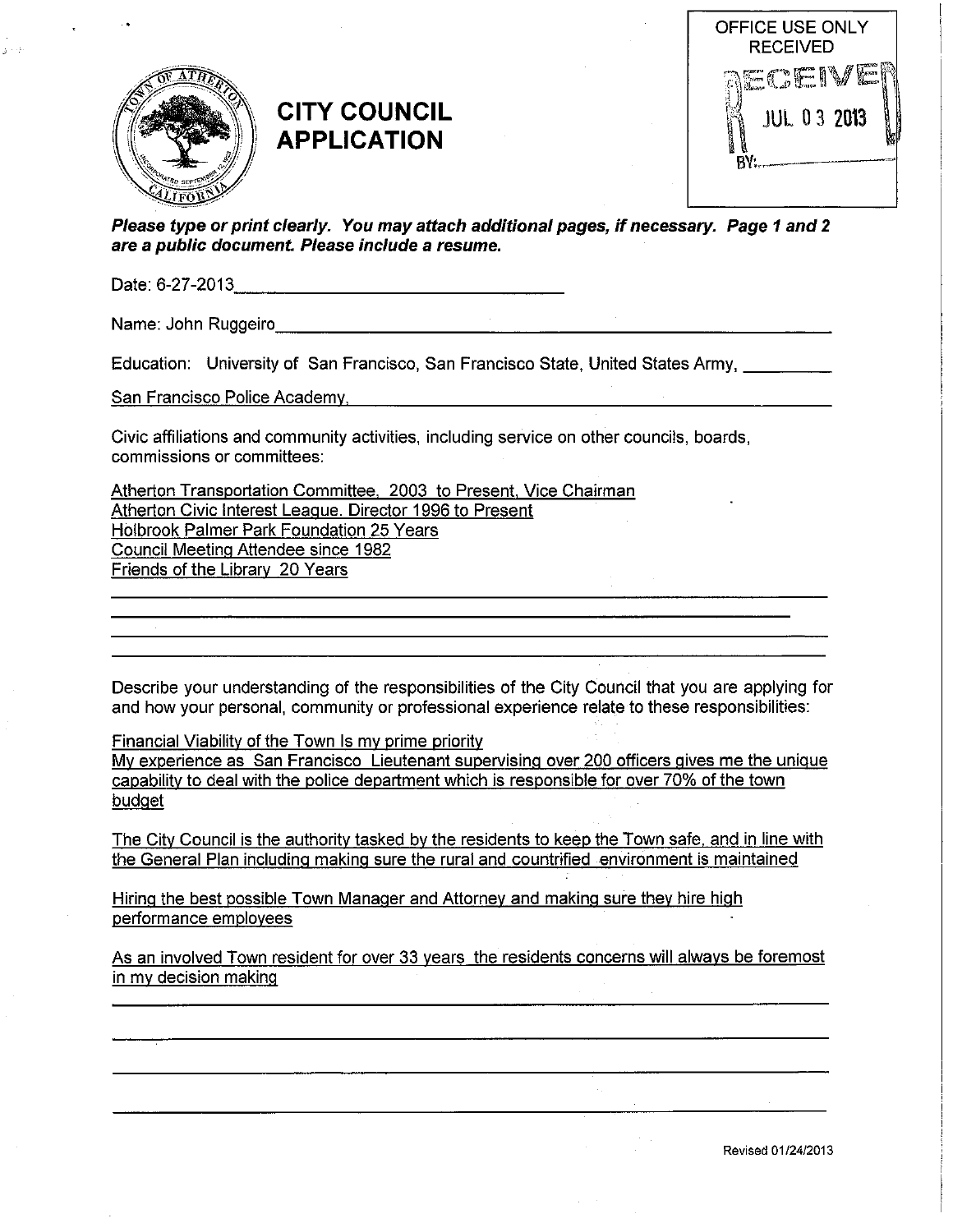Describe why you want to serve on the Council and what you hope to accomplish as a member:

Try to keep the Council unified and focused on the continuous improvement of all Town services

| See also above |  |
|----------------|--|
|                |  |

J,

 $\ddot{\phantom{0}}$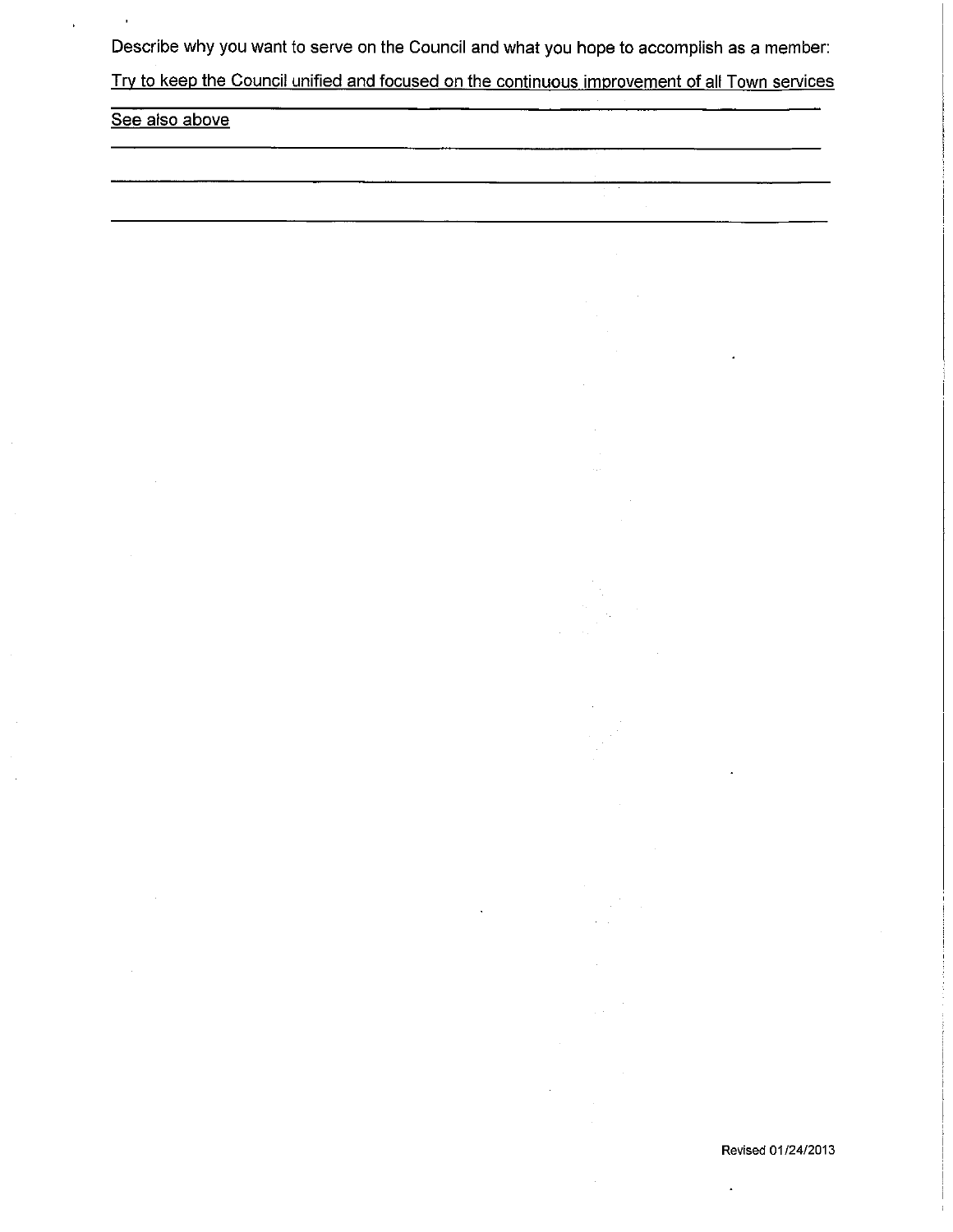## Terms

July 17, 2013 - December 17, 2014

#### **Specific Information**

Serving on a City Council requires a significant amount of time spent at day and evening meetings. You may also be asked to serve on additional subcommittees. Members are expected to attend all meetings. Members are not paid for their volunteer service. Further information may be obtained by contacting the City Clerk's Office at 650-752-0529.

### **Information about the Appointment Process**

City Council will hold a special meeting to interview interested applicants for the vacancy on Thursday, July 11, 2013 at 5:30 p.m. at Atherton City Council Chambers, 91 Ashfield Road. If the City Council does not reach an agreement on appointment of an applicant at the July  $11<sup>th</sup>$ special meeting, a resolution calling the November 5, 2013 election and consolidating it with the County will be considered. If approved, the candidate nomination period begins on July 16, 2013 and ends on August 9, 2013. For more information contact Theresa DellaSanta, phone 650-752-0529, or email tdellasanta@ci.atherton.ca.us

underro Applicant Signature

Please send a RESUME with the application.

Date

Return to the City Clerk, Town of Atherton, 91 Ashfield Road, CA 94027 (Phone: (650) 752-0529 or e-mail at tdellasanta@ci.atherton.ca.us)

| <b>OFFICE USE ONLY</b>             |                                                         |  |
|------------------------------------|---------------------------------------------------------|--|
| <b>Application Received:</b>       | Address Verified in Town Limits: By:                    |  |
| <b>Considered by City Council:</b> | <b>Initials</b><br>Appointed: $Yes \Box$<br>$No$ $\Box$ |  |
| <b>Considered by City Council:</b> | Appointed: Yes $\Box$ No $\Box$                         |  |
| <b>Considered by City Council:</b> | Appointed: Yes $\Box$ No $\Box$                         |  |
| If Appointed Term ends:            |                                                         |  |
|                                    |                                                         |  |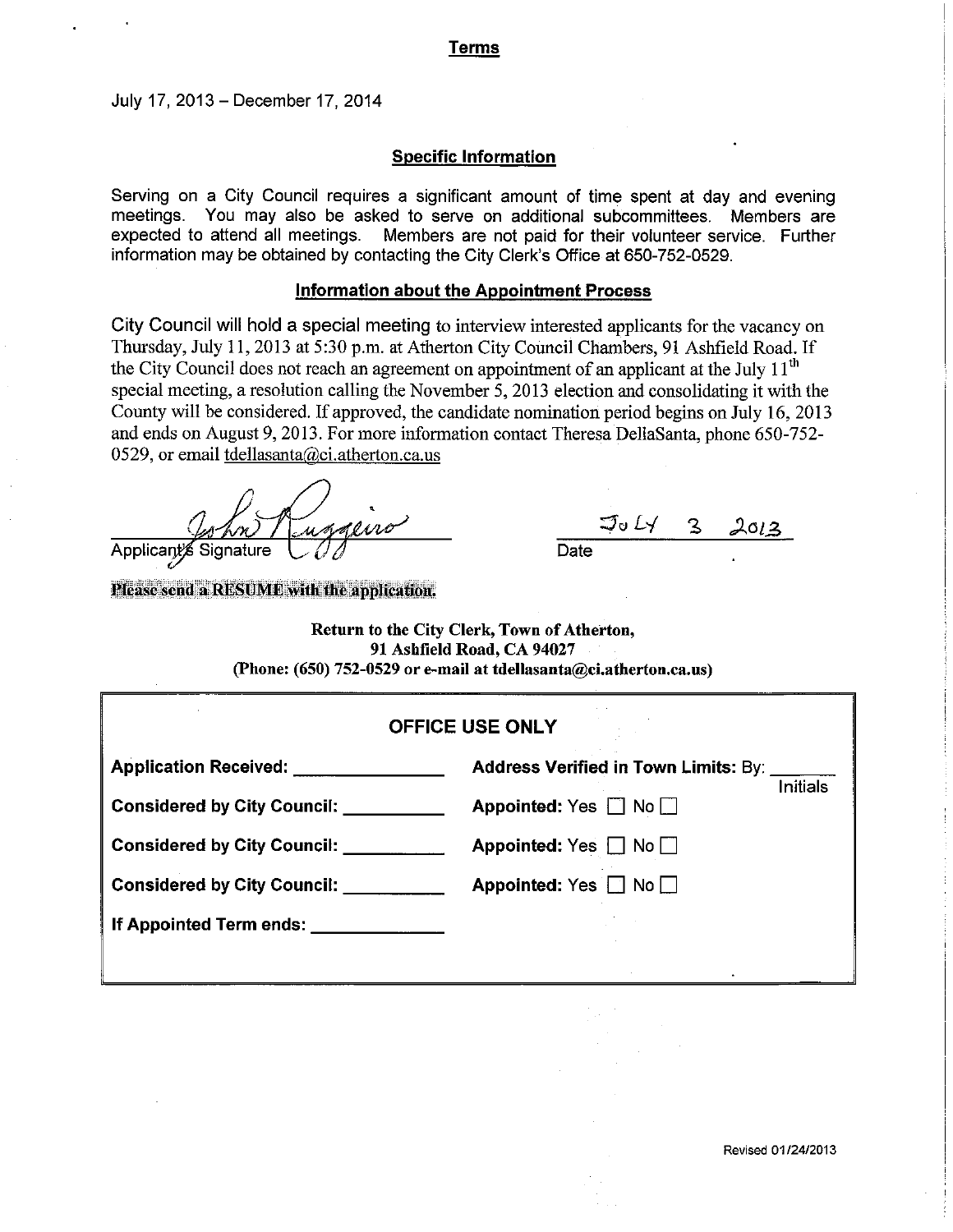$(b50) b88 - b528$ OFFICE USE ONLY **RECEIVED CITY COUNCIL**  $JUL - 82013$ **APPLICATION** Please type or print clearly. You may attach additional pages, if necessary. Page 1 and 2 are a public document. 4 Date: DiAne SANDHU Name: 20CS Education: BS - FINANCE U.C. Benkeley ! Lincoln IAW School Chi Civic affiliations and community activities, including service on other councils, boards, commissions or committees: thenton Hirance Committee  $\bar{z}$ Describe your understanding of the responsibilities of the City Council that you are applying for and how your personal, community or professional experience relate to these responsibilities: ft weert 4hr r reno ensullsue r The may blesse to the Town Co Ald Describe why you want to serve on the Council and what you hope to accomplish as a member: roald like 'emarne muie 7k e Comm A-n ru anno  $\partial u$ k J Carri 4 the Town's goods.

Revised 01/24/2013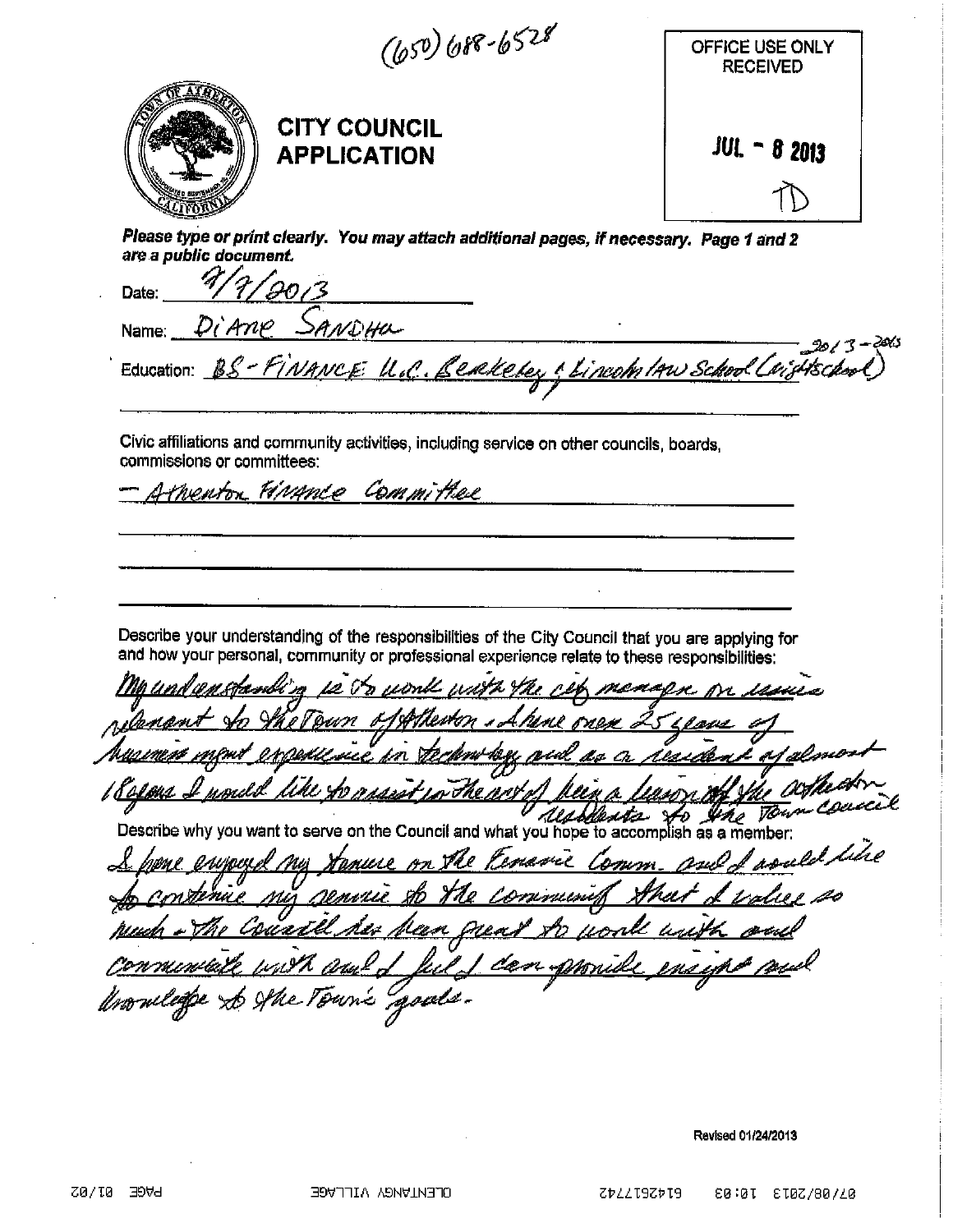

# **CITY COUNCIL APPLICATION**

 $JUL - 82013$ 

OFFICE USE ONLY **RECEIVED** 

Please type or print clearly. You may attach additional pages, if necessary. Page 1 and 2 are a public document.

Date: Name: Michael G. Stogner Education: Carlmont High School - some C.S.M. mostly real estate courses.

Civic affiliations and community activities, including service on other councils, boards, commissions or committees:

Publication Reporter John Roemer described me as a 2009 Leaa government watchdog in a Judical Profile of Hon, Judge Marta Diaz. <u>loca</u> Capy included

Describe your understanding of the responsibilities of the City Council that you are applying for and how your personal, community or professional experience relate to these responsibilities:

To vote nd represer best 1  $\sigma f$   $A$ ح وحداها interest io n  $000$ involved in the reversal of a bro ken  $CAMOA$ 19 $n$ OMMISE San Mateo County Superviser Don Horsley, seving the toxiquers 40k peryear. Describe why you want to serve on the Council and what you hope to accomplish as a member.

tment is perfects The time commi b e <u>IOT SEEK</u> Daoin: Promisæ the resident  $7515$   $\omega$ 705 i tion